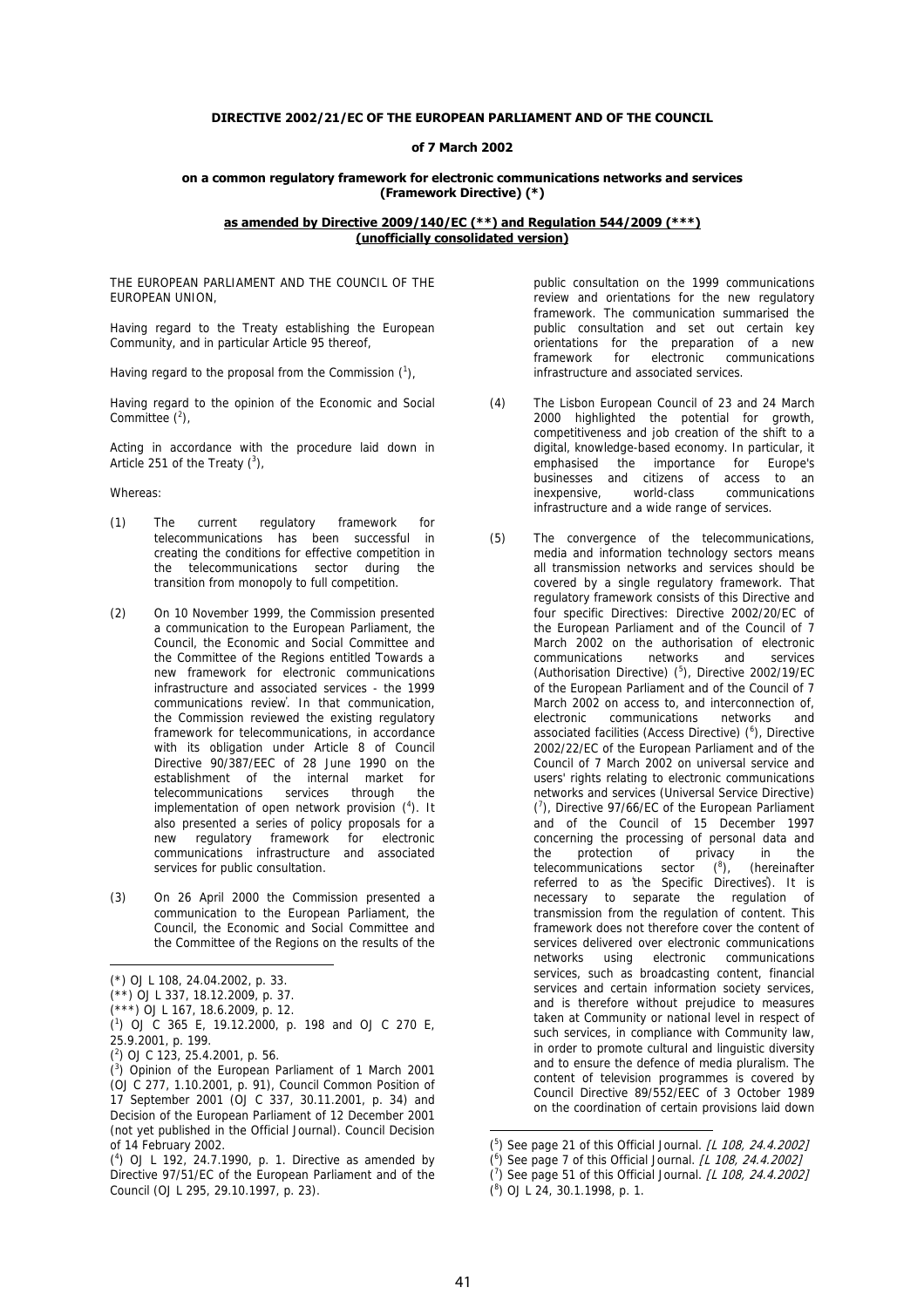by law, regulation or administrative action in Member States concerning the pursuit of television broadcasting activities (<sup>9</sup> ). The separation between the regulation of transmission and the regulation of content does not prejudice the taking into account of the links existing between them, in particular in order to guarantee media pluralism, cultural diversity and consumer protection.

- (6) Audiovisual policy and content regulation are undertaken in pursuit of general interest objectives, such as freedom of expression, media pluralism, impartiality, cultural and linguistic diversity, social inclusion, consumer protection and the protection of minors. The Commission communication Principles and guidelines for the Community's audio-visual policy in the digital age̓, and the Council conclusions of 6 June 2000 welcoming this communication, set out the key actions to be taken by the Community to implement its audio-visual policy.
- (7) The provisions of this Directive and the Specific Directives are without prejudice to the possibility for each Member State to take the necessary measures to ensure the protection of its essential security interests, to safeguard public policy and public security, and to permit the investigation, detection and prosecution of criminal offences, including the establishment by national regulatory authorities of specific and proportional obligations providers of communications services.
- (8) This Directive does not cover equipment within the scope of Directive 1999/5/EC of the European Parliament and of the Council of 9 March 1999 on radio equipment and telecommunications terminal equipment and the mutual recognition of their conformity (<sup>10</sup>), but does cover consumer equipment used for digital television. It is important for regulators to encourage network operators and terminal equipment manufacturers to cooperate in order to facilitate access by disabled users to electronic communications services.
- (9) Information society services are covered by Directive 2000/31/EC of the European Parliament and of the Council of 8 June 2000 on certain legal aspects of information society services, in particular electronic commerce, in the internal market (Directive on electronic commerce) (11).
- (10) The definition of information society service' in Article 1 of Directive 98/34/EC of the European Parliament and of the Council of 22 June 1998 laying down a procedure for the provision of information in the field of technical standards and regulations and of rules of information society services  $(^{12})$  spans a wide range of economic activities which take place on-line. Most of these activities are not covered by the scope of this Directive because they do not consist wholly or

mainly in the conveyance of signals on electronic communications networks. Voice telephony and electronic mail conveyance services are covered by this Directive. The same undertaking, for example an Internet service provider, can offer both an electronic communications service, such as access to the Internet, and services not covered under this Directive, such as the provision of web-based content.

- (11) In accordance with the principle of the separation of regulatory and operational functions, Member States should guarantee the independence of the national regulatory authority or authorities with a view to ensuring the impartiality of their decisions. This requirement of independence is without prejudice to the institutional autonomy and constitutional obligations of the Member States or to the principle of neutrality with regard to the rules in Member States governing the system of property ownership laid down in Article 295 of the Treaty. National regulatory authorities should be in possession of all the necessary resources, in terms of staffing, expertise, and financial means, for the performance of their tasks.
- (12) Any party who is the subject of a decision by a national regulatory authority should have the right to appeal to a body that is independent of the parties involved. This body may be a court. Furthermore, any undertaking which considers that its applications for the granting of rights to install facilities have not been dealt with in accordance with the principles set out in this Directive should be entitled to appeal against such decisions. This appeal procedure is without prejudice to the division of competences within national judicial systems and to the rights of legal entities or natural persons under national law.
- (13) National regulatory authorities need to gather information from market players in order to carry out their tasks effectively. Such information may also need to be gathered on behalf of the Commission, to allow it to fulfil its obligations under Community law. Requests for information should be proportionate and not impose an undue burden on undertakings. Information gathered by national regulatory authorities should be publicly available, except in so far as it is confidential in accordance with national rules on public access to information and subject to Community and national law on business confidentiality.
- (14) Information that is considered confidential by a national regulatory authority, in accordance with Community and national rules on business confidentiality, may only be exchanged with the Commission and other national regulatory authorities where such exchange is strictly necessary for the application of the provisions of this Directive or the Specific Directives. The information exchanged should be limited to that which is relevant and proportionate to the purpose of such an exchange.
- (15) It is important that national regulatory authorities consult all interested parties on proposed decisions and take account of their comments before adopting a final decision. In order to ensure that decisions at national level do not have an adverse effect on the single market or other Treaty

 ( 9 ) OJ L 298, 17.10.1989, p. 23. Directive as amended by Directive 97/36/EC of the European Parliament and of the Council (OJ L 202, 30.7.1997, p. 60).

<sup>(</sup> 10) OJ L 91, 7.4.1999, p. 10.

<sup>(</sup> 11) OJ L 178, 17.7.2000, p. 1.

<sup>(</sup> 12) OJ L 204, 21.7.1998, p. 37. Directive as amended by Directive 98/48/EC (OJ L 217, 5.8.1998, p. 18).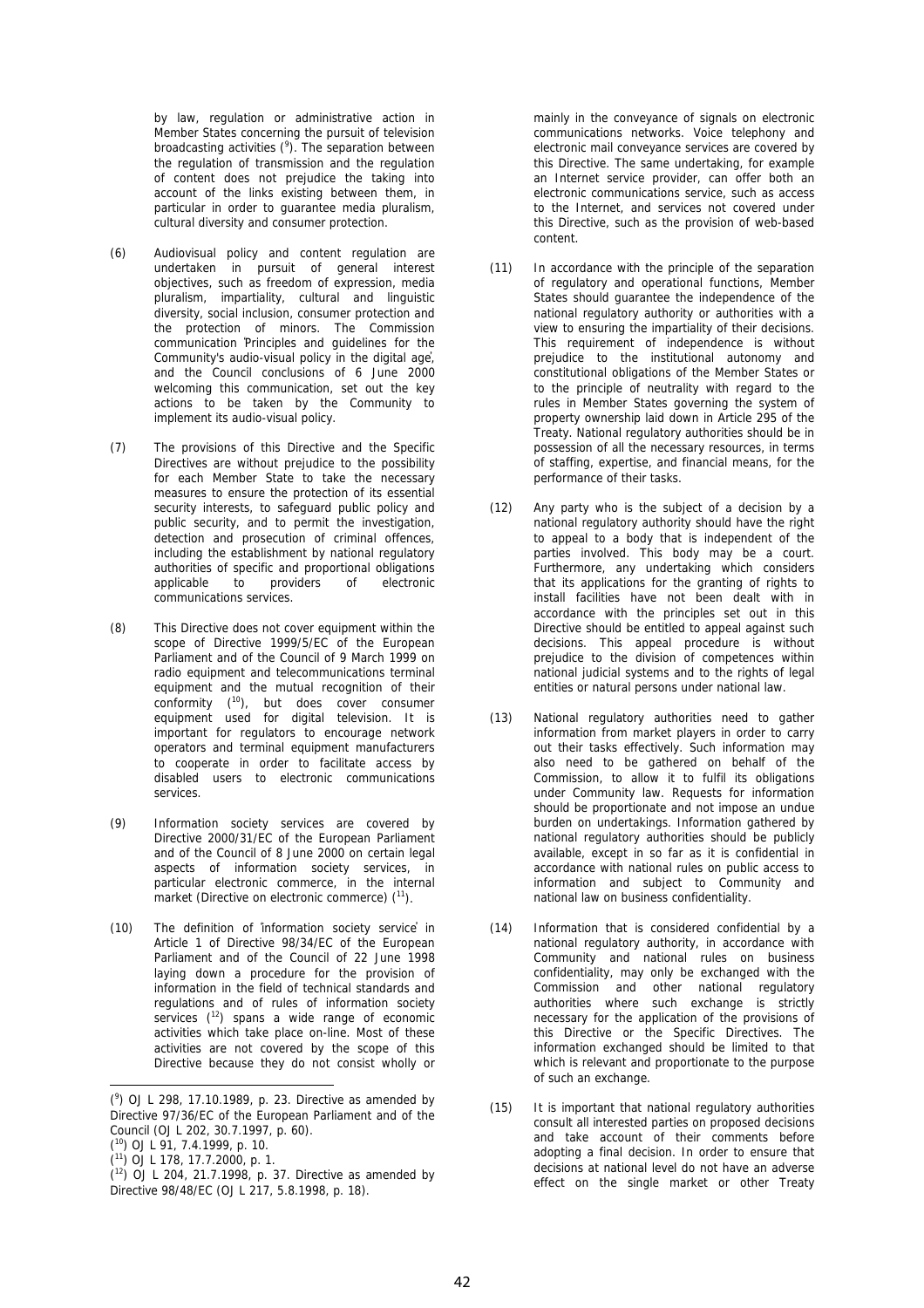objectives, national regulatory authorities should also notify certain draft decisions to the Commission and other national regulatory authorities to give them the opportunity to comment. It is appropriate for national regulatory authorities to consult interested parties on all draft measures which have an effect on trade between Member States. The cases where the procedures referred to in Articles 6 and 7 apply are defined in this Directive and in the Specific Directives. The Commission should be able, after consulting the Communications Committee, to require a national regulatory authority to withdraw a draft measure where it concerns definition of relevant markets or the designation or not of undertakings with significant market power, and where such decisions would create a barrier to the single market or would be incompatible with Community law and in particular the policy objectives that national regulatory authorities should follow. This procedure is without prejudice to the notification procedure provided for in Directive 98/34/EC and the Commission's prerogatives under the Treaty in respect of infringements of Community law.

- (16) National regulatory authorities should have a harmonised set of objectives and principles to underpin, and should, where necessary, coordinate their actions with the regulatory authorities of other Member States in carrying out their tasks under this regulatory framework.
- (17) The activities of national regulatory authorities established under this Directive and the Specific Directives contribute to the fulfilment of broader policies in the areas of culture, employment, the environment, social cohesion and town and country planning.
- (18) The requirement for Member States to ensure that national regulatory authorities take the utmost account of the desirability of making regulation technologically neutral, that is to say that it neither imposes nor discriminates in favour of the use of a particular type of technology, does not preclude the taking of proportionate steps to promote certain specific services where this is justified, for example digital television as a means for increasing spectrum efficiency.
- (19) Radio frequencies are an essential input for radiobased electronic communications services and, in so far as they relate to such services, should therefore be allocated and assigned by national regulatory authorities according to a set of harmonised objectives and principles governing their action as well as to objective, transparent and non-discriminatory criteria, taking into account the democratic, social, linguistic and cultural interests related to the use of frequency. It is important that the allocation and assignment of radio frequencies is managed as efficiently as possible. Transfer of radio frequencies can be an effective means of increasing efficient use of spectrum, as long as there are sufficient safeguards in place to protect the public interest, in particular the need to ensure transparency and regulatory supervision of such transfers. Decision No 676/2002/EC of the European Parliament and of the Council of 7 March 2002 on a regulatory framework for radio spectrum policy in the European Community (Radio Spectrum Decision)

( 13) establishes a framework for harmonisation of radio frequencies, and action taken under this Directive should seek to facilitate the work under that Decision.

- (20) Access to numbering resources on the basis of transparent, objective and non-discriminatory criteria is essential for undertakings to compete in the electronic communications sector. All elements of national numbering plans should be managed by national regulatory authorities, including point codes used in network addressing. Where there is a need for harmonisation of numbering resources in the Community to support the development of pan-European services, the Commission may take technical implementing measures using its executive powers. Where this is appropriate to ensure full global interoperability of services, Member States should coordinate their national positions in accordance with the Treaty in international organisations and fora where numbering decisions are taken. The provisions of this Directive do not establish any new areas of responsibility for the national regulatory authorities in the field of Internet naming and addressing.
- (21) Member States may use, *inter alia*, competitive or<br>comparative selection procedures for the comparative selection procedures for assignment of radio frequencies as well as numbers with exceptional economic value. In administering such schemes, national regulatory authorities should take into account the provisions of Article 8.
- (22) It should be ensured that procedures exist for the granting of rights to install facilities that are timely, non-discriminatory and transparent, in order to guarantee the conditions for fair and effective competition. This Directive is without prejudice to national provisions governing the expropriation or use of property, the normal exercise of property rights, the normal use of the public domain, or to the principle of neutrality with regard to the rules in Member States governing the system of property ownership.
- (23) Facility sharing can be of benefit for town planning, public health or environmental reasons, and should be encouraged by national regulatory authorities on the basis of voluntary agreements. In cases where undertakings are deprived of access to viable alternatives, compulsory facility or property sharing may be appropriate. It covers inter alia: physical co-location and duct, building, mast, antenna or antenna system sharing. Compulsory facility or property sharing should be imposed on undertakings only after full public consultation.
- (24) Where mobile operators are required to share towers or masts for environmental reasons, such mandated sharing may lead to a reduction in the maximum transmitted power levels allowed for each operator for reasons of public health, and this in turn may require operators to install more transmission sites to ensure national coverage.
- (25) There is a need for ex ante obligations in certain circumstances in order to ensure the development of a competitive market. The definition of

 $\overline{a}$ 

 $(13)$  See page 1 of this Official Journal.  $[1 108, 24.4.2002]$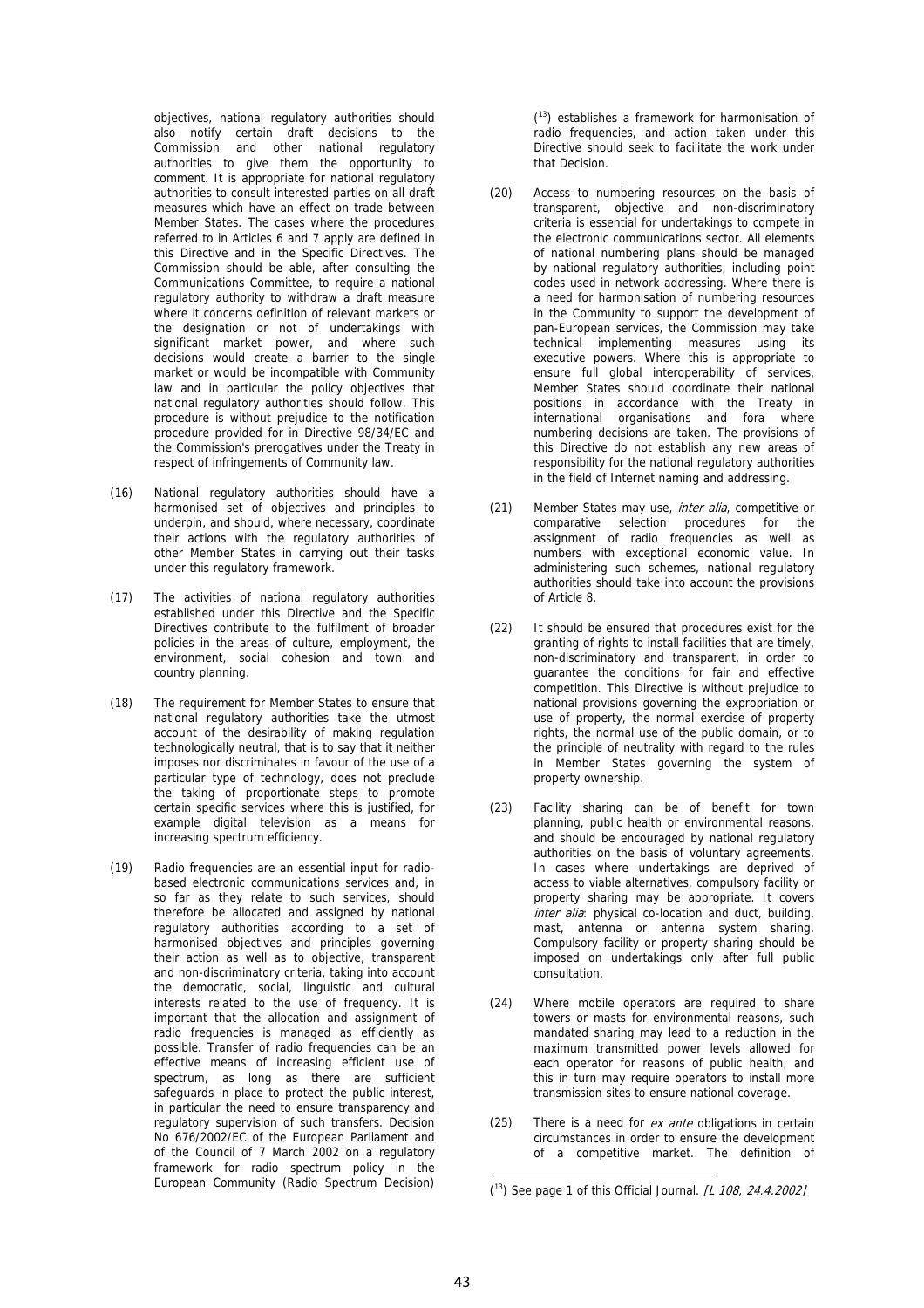significant market power in the Directive 97/33/EC of the European Parliament and of the Council of<br>30 June 1997 on interconnection in 1997 on interconnection in telecommunications with regard to ensuring universal service and interoperability through application of the principles of open network<br>provision (ONP) (<sup>14</sup>) has proved effective in the initial stages of market opening as the threshold for ex ante obligations, but now needs to be adapted to suit more complex and dynamic markets. For this reason, the definition used in this Directive is equivalent to the concept of dominance as defined in the case law of the Court of Justice and the Court of First Instance of the European Communities.

- (26) Two or more undertakings can be found to enjoy a joint dominant position not only where there exist structural or other links between them but also where the structure of the relevant market is conducive to coordinated effects, that is, it encourages parallel or aligned anti-competitive behaviour on the market.
- (27) It is essential that  $ex$  ante regulatory obligations should only be imposed where there is not effective competition, i.e. in markets where there are one or more undertakings with significant market power, and where national and Community competition law remedies are not sufficient to address the problem. It is necessary therefore for the Commission to draw up guidelines at Community level in accordance with the principles of competition law for national regulatory authorities to follow in assessing whether competition is effective in a given market and in assessing significant market power. National regulatory authorities should analyse whether a given product or service market is effectively competitive in a given geographical area, which could be the whole or a part of the territory of the Member State concerned or neighbouring parts of territories of Member States considered together. An analysis of effective competition should include an analysis as to whether the market is prospectively competitive, and thus whether any lack of effective competition is durable. Those guidelines will also address the issue of newly emerging markets, where de facto the market leader is likely to have a substantial market share but should not be subjected to inappropriate obligations. The Commission should review the guidelines regularly to ensure that they remain appropriate in a rapidly developing market. National regulatory authorities will need to cooperate with each other where the relevant market is found to be transnational.
- (28) In determining whether an undertaking has significant market power in a specific market, national regulatory authorities should act in accordance with Community law and take into the utmost account the Commission guidelines.
- (29) The Community and the Member States have entered into commitments in relation to standards<br>and the requlatory framework of regulatory telecommunications networks and services in the World Trade Organisation.

-

- (30) Standardisation should remain primarily a marketdriven process. However there may still be situations where it is appropriate to require compliance with specified standards at Community level to ensure interoperability in the single market. At national level, Member States are subject to the provisions of Directive 98/34/EC. Directive 95/47/EC of the European Parliament and of the Council of 24 October 1995 on the use of standards for the transmission of television signals (<sup>15</sup>) did not mandate any specific digital television transmission system or service requirement. Through the Digital Video Broadcasting Group, European market players have developed a family of television transmission systems that have been standardised by the European Telecommunications Standards Institute (ETSI) and have become International Telecommunication Union recommendations. Any decision to make the implementation of such standards mandatory should follow a full public consultation. Standardisation procedures under this Directive are without prejudice to the provisions of Directive 1999/5/EC, Council Directive 73/23/EEC of 19 February 1973 on the harmonisation of the laws of Member States relating to electrical equipment designed for use within certain voltage limits (<sup>16</sup>) and Council Directive 89/336/EEC of 3 May 1989 on the approximation of the laws of the Member States relating to electromagnetic compatibility (17).
- (31) Interoperability of digital interactive television services and enhanced digital television equipment, at the level of the consumer, should be encouraged in order to ensure the free flow of information, media pluralism and cultural diversity. It is desirable for consumers to have the capability of receiving, regardless of the transmission mode, all digital interactive television services, having regard to technological neutrality, future technological progress, the need to promote the take-up of digital television, and the state of competition in the markets for digital television services. Digital interactive television platform operators should strive to implement an open application program interface (API) which conforms to standards or specifications adopted by a European standards organisation. Migration from existing APIs to new open APIs should be encouraged and organised, for example by Memoranda of Understanding between all relevant market players. Open APIs facilitate interoperability, i.e. the portability of interactive content between delivery mechanisms, and full functionality of this content on enhanced digital television equipment. However, the need not to hinder the functioning of the receiving equipment and to protect it from malicious attacks, for example from viruses, should be taken into account.
- (32) In the event of a dispute between undertakings in the same Member State in an area covered by this Directive or the Specific Directives, for example<br>relating to obligations for access and relating to obligations for access interconnection or to the means of transferring

 $\overline{a}$ 

<sup>(</sup> 14) OJ L 199, 26.7.1997, p. 32. Directive as amended by Directive 98/61/EC (OJ L 268, 3.10.1998, p. 37).

<sup>(</sup> 15) OJ L 281, 23.11.1995, p. 51.

<sup>(</sup> 16) OJ L 77, 26.3.1973, p. 29.

<sup>(</sup> 17) OJ L 139, 23.5.1989, p. 19.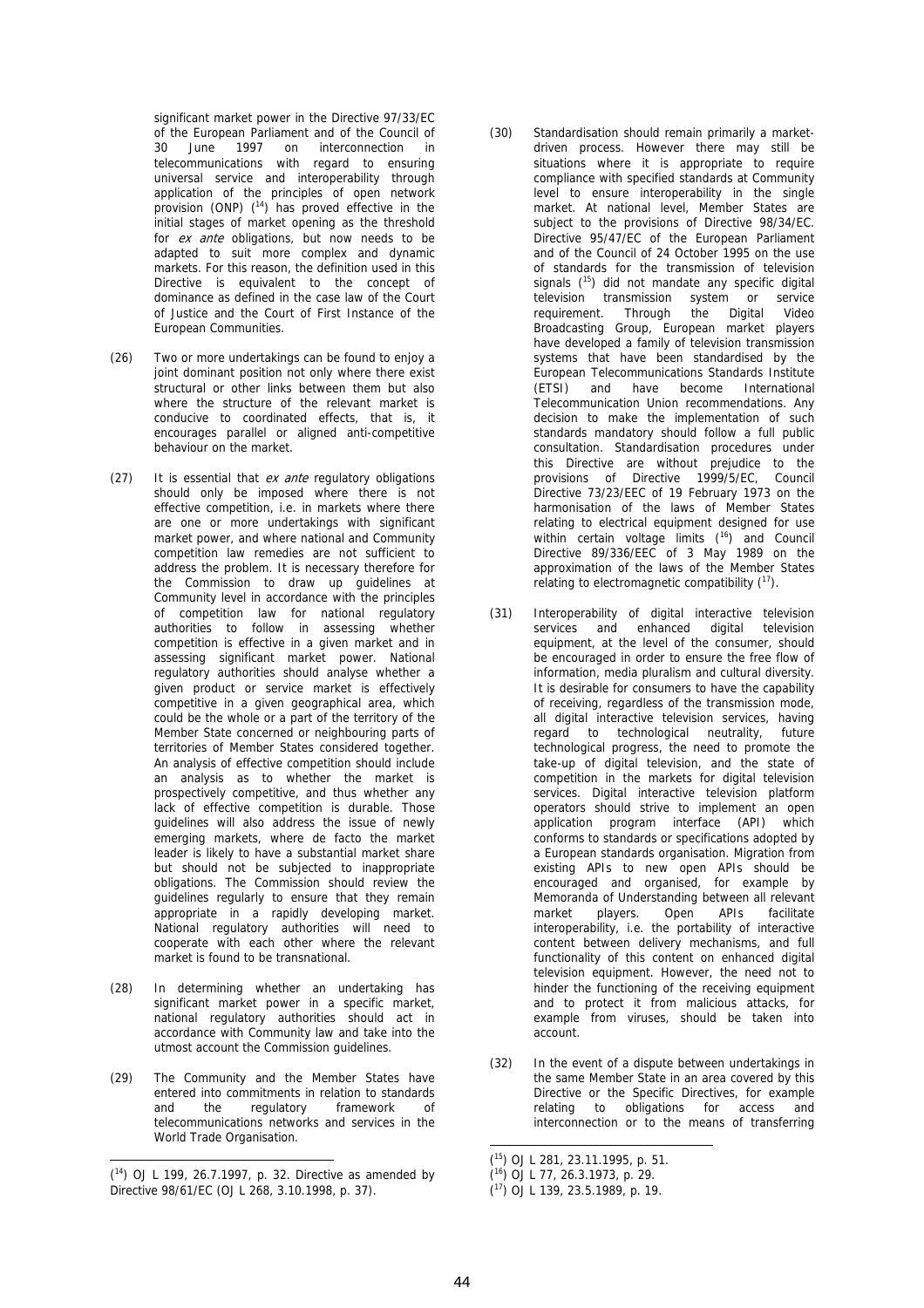subscriber lists, an aggrieved party that has negotiated in good faith but failed to reach agreement should be able to call on the national regulatory authority to resolve the dispute. National regulatory authorities should be able to impose a solution on the parties. The intervention of a national regulatory authority in the resolution of a dispute between undertakings providing electronic communications networks or services in a Member State should seek to ensure compliance with the obligations arising under this Directive or the Specific Directives.

- (33) In addition to the rights of recourse granted under national or Community law, there is a need for a simple procedure to be initiated at the request of either party in a dispute, to resolve cross-border disputes which lie outside the competence of a single national regulatory authority.
- (34) A single Committee should replace the 'ONP Committee̓ instituted by Article 9 of Directive 90/387/EEC and the Licensing Committee instituted by Article 14 of Directive 97/13/EC of the European Parliament and of the Council of 10 April 1997 on a common framework for general authorisations and individual licences in the field of telecommunications services (18).
- (35) National regulatory authorities and national competition authorities should provide each other with the information necessary to apply the provisions of this Directive and the Specific Directives, in order to allow them to cooperate fully together. In respect of the information exchanged, the receiving authority should ensure the same level of confidentiality as the originating authority.
- (36) The Commission has indicated its intention to set up a European regulators group for electronic communications networks and services which would constitute a suitable mechanism for encouraging cooperation and coordination of national regulatory authorities, in order to promote the development of the internal market for electronic communications networks and services, and to seek to achieve consistent application, in all Member States, of the provisions set out in this Directive and the Specific Directives, in particular in areas where national law implementing Community law gives national regulatory authorities considerable discretionary powers in application of the relevant rules.
- (37) National regulatory authorities should be required to cooperate with each other and with the Commission in a transparent manner to ensure consistent application, in all Member States, of the provisions of this Directive and the Specific Directives. This cooperation could take place, inter alia, in the Communications Committee or in a group comprising European regulators. Member States should decide which bodies are national regulatory authorities for the purposes of this Directive and the Specific Directives.
- (38) Measures that could affect trade between Member States are measures that may have an influence, direct or indirect, actual or potential, on the

-

pattern of trade between Member States in a manner which might create a barrier to the single market. They comprise measures that have a significant impact on operators or users in other Member States, which include, *inter alia*: measures which affect prices for users in other Member States; measures which affect the ability of an undertaking established in another Member State to provide an electronic communications service, and in particular measures which affect the ability to offer services on a transnational basis; and measures which affect market structure or access, leading to repercussions for undertakings in other Member States.

- (39) The provisions of this Directive should be reviewed periodically, in particular with a view to determining the need for modification in the light of changing technological or market conditions.
- (40) The measures necessary for the implementation of this Directive should be adopted in accordance with Council Decision 1999/468/EC of 28 June 1999 laying down the procedures for the exercise of implementing powers conferred on the Commission (19).
- (41) Since the objectives of the proposed action, namely achieving a harmonised framework for the regulation of electronic communications services, electronic communications networks, associated facilities and associated services cannot be sufficiently achieved by the Member States and can therefore, by reason of the scale and effects of the action, be better achieved at Community level, the Community may adopt measures in accordance with the principle of subsidiarity as set out in Article 5 of the Treaty. In accordance with the principle of proportionality, as set out in that Article, this Directive does not go beyond what is necessary for those objectives.
- (42) Certain directives and decisions in this field should be repealed.
- (43) The Commission should monitor the transition from the existing framework to the new framework, and may in particular, at an appropriate time, bring forward a proposal to repeal Regulation (EC) No 2887/2000 of the European Parliament and of the Council of 18 December 2000 on unbundled access to the local loop  $(^{20})$ ,

HAVE ADOPTED THIS DIRECTIVE:

### CHAPTER I

## **SCOPE, AIM AND DEFINITIONS**

### Article 1

### **Scope and aim**

1. This Directive establishes a harmonised framework for the regulation of electronic communications services, electronic communications networks, associated facilities

 $\overline{a}$ 

<sup>(</sup> 18) OJ L 117, 7.5.1997, p. 15.

<sup>(</sup> 19) OJ L 184, 17.7.1999, p. 23.

<sup>(</sup> 20) OJ L 336, 30.12.2000, p. 4.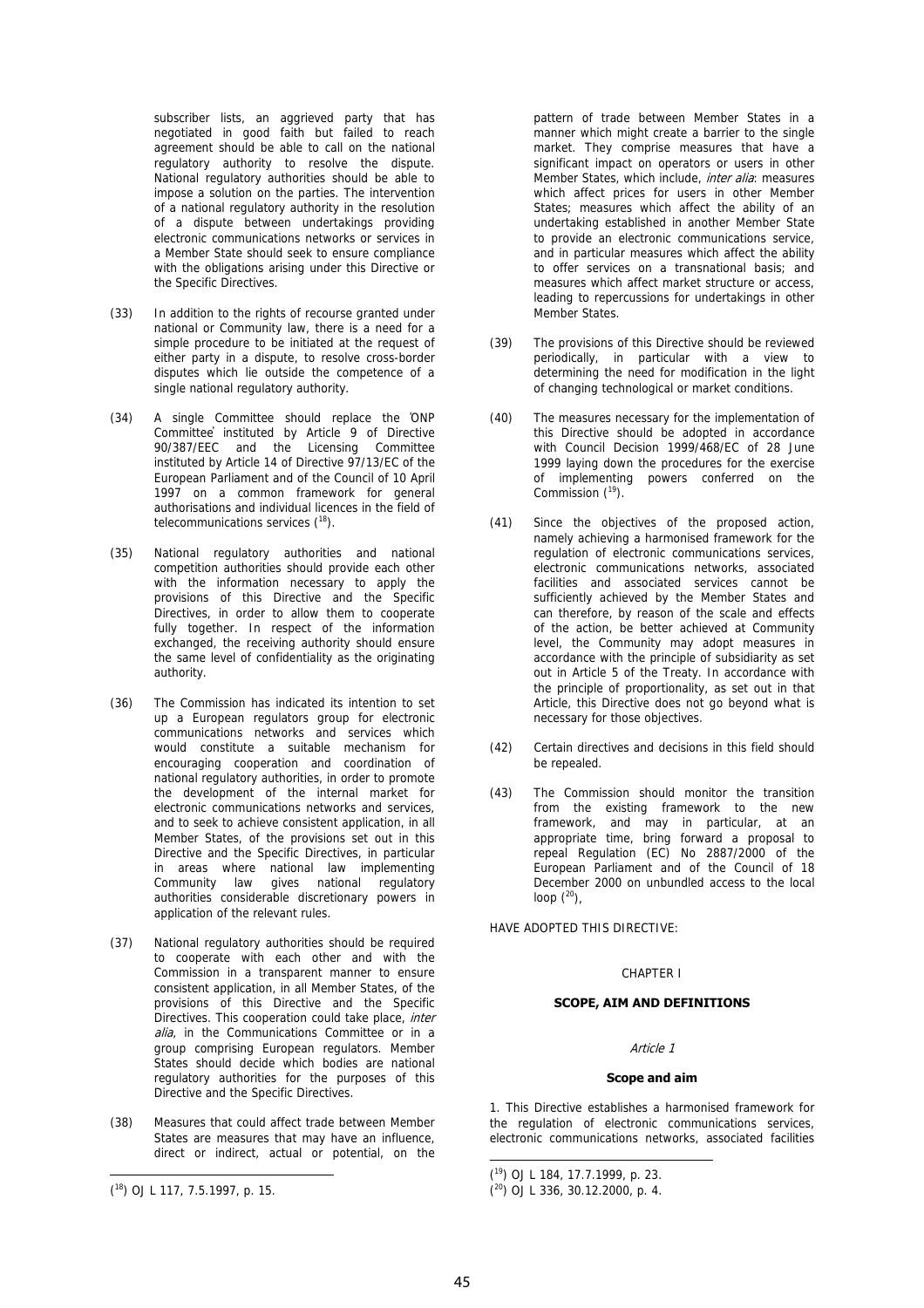and associated services, and certain aspects of terminal equipment to facilitate access for disabled users. It lays down tasks of national regulatory authorities and establishes a set of procedures to ensure the harmonised application of the regulatory framework throughout the Community.

2. This Directive as well as the Specific Directives are without prejudice to obligations imposed by national law in accordance with Community law or by Community law in respect of services provided using electronic communications networks and services.

3. This Directive as well as the Specific Directives are without prejudice to measures taken at Community or national level, in compliance with Community law, to pursue general interest objectives, in particular relating to content regulation and audio-visual policy.

3a. Measures taken by Member States regarding end-users access̓ to, or use of, services and applications through electronic communications networks shall respect the fundamental rights and freedoms of natural persons, as guaranteed by the European Convention for the Protection of Human Rights and Fundamental Freedoms and general principles of Community law.

Any of these measures regarding end-users̓ access to, or use of, services and applications through electronic communications networks liable to restrict those fundamental rights or freedoms may only be imposed if they are appropriate, proportionate and necessary within a democratic society, and their implementation shall be subject to adequate procedural safeguards in conformity with the European Convention for the Protection of Human Rights and Fundamental Freedoms and with general principles of Community law, including effective judicial protection and due process. Accordingly, these measures may only be taken with due respect for the principle of the presumption of innocence and the right to privacy. A prior, fair and impartial procedure shall be guaranteed, including the right to be heard of the person or persons concerned, subject to the need for appropriate conditions and procedural arrangements in duly substantiated cases of urgency in conformity with the European Convention for the Protection of Human Rights and Fundamental Freedoms. The right to effective and timely judicial review shall be guaranteed.

4. This Directive and the Specific Directives are without prejudice to the provisions of Directive 1999/5/EC.

5. This Directive and the Specific Directives shall be without prejudice to any specific measure adopted for the regulation of international roaming on public mobile communications networks within the Community.

### Article 2

### **Definitions**

For the purposes of this Directive:

(a) 'electronic communications network' means transmission systems and, where applicable, switching or routing equipment and other resources, including network elements which are not active, which permit the conveyance of signals by wire, radio, optical or other electromagnetic means, including satellite networks, fixed (circuitand packet-switched, including Internet) and

mobile terrestrial networks, electricity cable systems, to the extent that they are used for the purpose of transmitting signals, networks used for radio and television broadcasting, and cable television networks, irrespective of the type of information conveyed;

- (b) 'transnational markets' means markets identified in accordance with Article 15(4) covering the Community or a substantial part thereof located in more than one Member State:
- (c) 'electronic communications service' means a service normally provided for remuneration which consists wholly or mainly in the conveyance of signals on electronic communications networks, including telecommunications services and transmission services in networks used for broadcasting, but exclude services providing, or exercising editorial control over, content transmitted using electronic communications networks and services; it does not include information society services, as defined in Article 1 of Directive 98/34/EC, which do not consist wholly or mainly in the conveyance of signals on electronic communications networks;
- (d) 'public communications network' means an electronic communications network used wholly or mainly for the provision of electronic communications services available to the public which support the transfer of information between network termination points;
- (da) 'network termination point' (NTP) means the physical point at which a subscriber is provided with access to a public communications network; in the case of networks involving switching or routing, the NTP is identified by means of a specific network address, which may be linked to a subscriber number or name;
- (e) 'associated facilities' means those associated services, physical infrastructures and other facilities or elements associated with an electronic communications network and/or an electronic communications service which enable and/or support the provision of services via that network and/or service or have the potential to do so, and include, inter alia, buildings or entries to buildings, building wiring, antennae, towers and other supporting constructions, ducts, conduits, masts, manholes, and cabinets;
- (ea) 'associated services' means those services associated with an electronic communications network and/or an electronic communications service which enable and/or support the provision of services via that network and/or service or have the potential to do so and include, inter alia, number translation or systems offering equivalent functionality, conditional access systems and electronic programme guides, as well as other services such as identity, location and presence service;
- (f) 'conditional access system' means any technical measure and/or arrangement whereby access to a protected radio or television broadcasting service in intelligible form is made conditional upon subscription or other form of prior individual authorisation;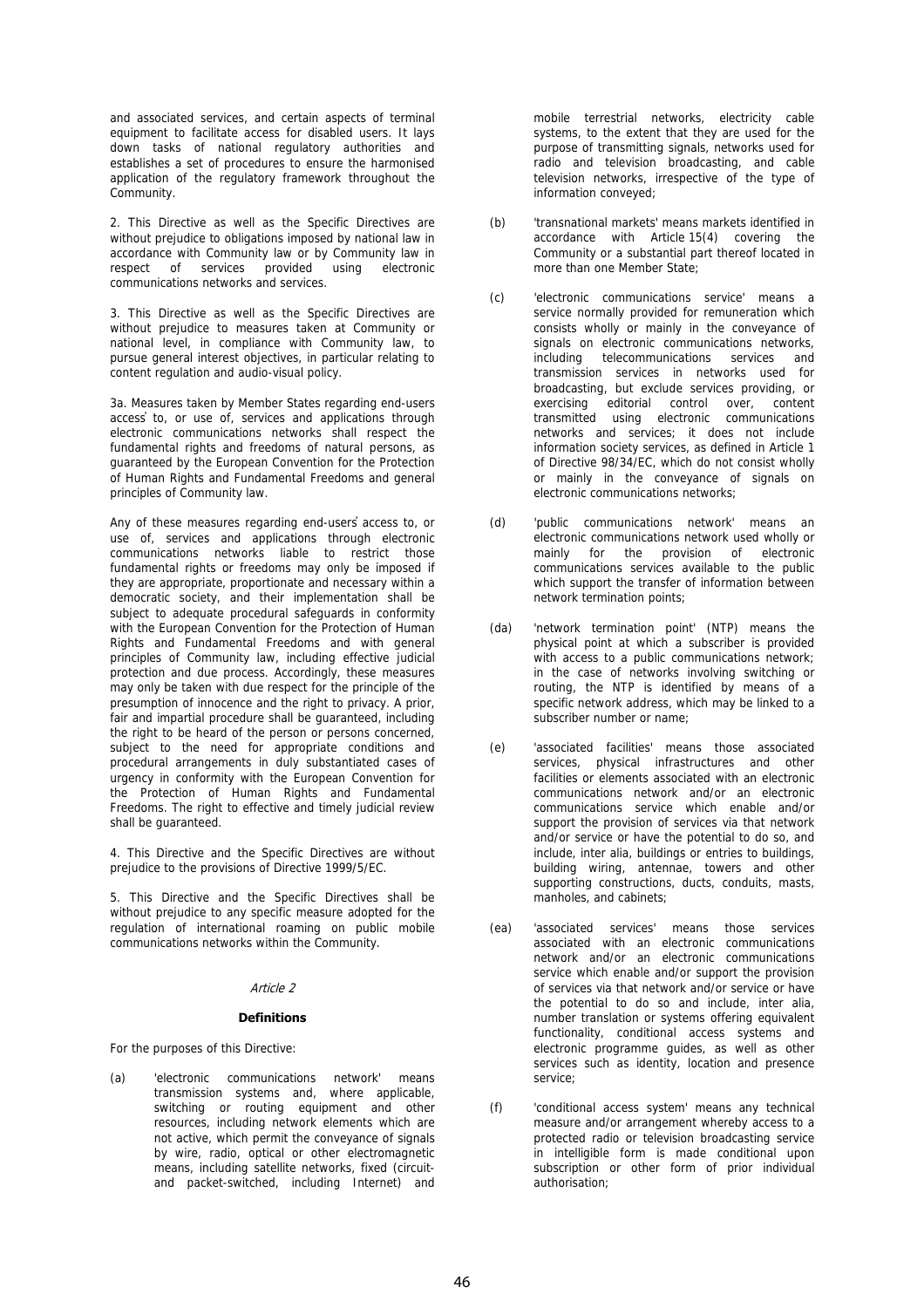- (g) 'national regulatory authority' means the body or bodies charged by a Member State with any of the regulatory tasks assigned in this Directive and the Specific Directives:
- (h) 'user' means a legal entity or natural person using or requesting a publicly available electronic communications service;
- (i) 'consumer' means any natural person who uses or requests a publicly available communications service for purposes which are outside his or her trade, business or profession;
- (j) 'universal service' means the minimum set of services, defined in Directive 2002/22/EC (Universal Service Directive), of specified quality which is available to all users regardless of their geographical location and, in the light of specific national conditions, at an affordable price;
- (k) 'subscriber' means any natural person or legal entity who or which is party to a contract with the provider of publicly available electronic provider of publicly communications services for the supply of such services;
- (l) 'Specific Directives' means Directive 2002/20/EC (Authorisation Directive), Directive 2002/19/EC (Access Directive), Directive 2002/22/EC (Universal Service Directive) and Directive 2002/58/EC of the European Parliament and of the Council of 12 July 2002 concerning the processing of personal data and the protection of privacy in the electronic communications sector (Directive on privacy and electronic communications) (<sup>∗</sup> );
- (m) 'provision of an electronic communications network' means the establishment, operation, control or making available of such a network;
- (n) 'end-user' means a user not providing public communications networks or publicly available electronic communications services.
- (o) 'enhanced digital television equipment' means settop boxes intended for connection to television sets or integrated digital television sets, able to receive digital interactive television services;
- (p) 'application program interface (API)' means the software interfaces between applications, made available by broadcasters or service providers, and the resources in the enhanced digital television equipment for digital television and radio services.
- (q) 'spectrum allocation' means the designation of a given frequency band for use by one or more types of radiocommunications services, where appropriate, under specified conditions;
- (r) 'harmful interference' means interference which endangers the functioning of a radio navigation service or of other safety services or which otherwise seriously degrades, obstructs or repeatedly interrupts a radiocommunications service operating in accordance with the applicable international, Community or national regulations;

1

(s) 'call' means a connection established by means of a publicly available electronic communications service allowing two-way voice communication.

### CHAPTER II

## **NATIONAL REGULATORY AUTHORITIES**

## Article 3

### **National regulatory authorities**

1. Member States shall ensure that each of the tasks assigned to national regulatory authorities in this Directive and the Specific Directives is undertaken by a competent body.

2. Member States shall guarantee the independence of national regulatory authorities by ensuring that they are legally distinct from and functionally independent of all organisations providing electronic communications networks, equipment or services. Member States that retain ownership or control of undertakings providing electronic communications networks and/or services shall ensure effective structural separation of the regulatory function from activities associated with ownership or control.

3. Member States shall ensure that national regulatory authorities exercise their powers impartially, transparently and in a timely manner. Member States shall ensure that national regulatory authorities have adequate financial and human resources to carry out the task assigned to them.

3a. Without prejudice to the provisions of paragraphs 4 and 5, national regulatory authorities responsible for exante market regulation or for the resolution of disputes between undertakings in accordance with Article 20 or 21 of this Directive shall act independently and shall not seek or take instructions from any other body in relation to the exercise of these tasks assigned to them under national law implementing Community law. This shall not prevent supervision in accordance with national constitutional law. Only appeal bodies set up in accordance with Article 4 shall have the power to suspend or overturn decisions by the national regulatory authorities.

Member States shall ensure that the head of a national regulatory authority, or where applicable, members of the collegiate body fulfilling that function within a national regulatory authority referred to in the first subparagraph or their replacements may be dismissed only if they no longer fulfil the conditions required for the performance of their duties which are laid down in advance in national law. The decision to dismiss the head of the national regulatory authority concerned, or where applicable members of the collegiate body fulfilling that function shall be made public at the time of dismissal. The dismissed head of the national regulatory authority, or where applicable, members of the collegiate body fulfilling that function shall receive a statement of reasons and shall have the right to request its publication, where this would not otherwise take place, in which case it shall be published.

Member States shall ensure that national regulatory authorities referred to in the first subparagraph have separate annual budgets. The budgets shall be made public. Member States shall also ensure that national regulatory authorities have adequate financial and human

<sup>(</sup> ∗ ) OJ L 201, 31.7.2002, p. 37.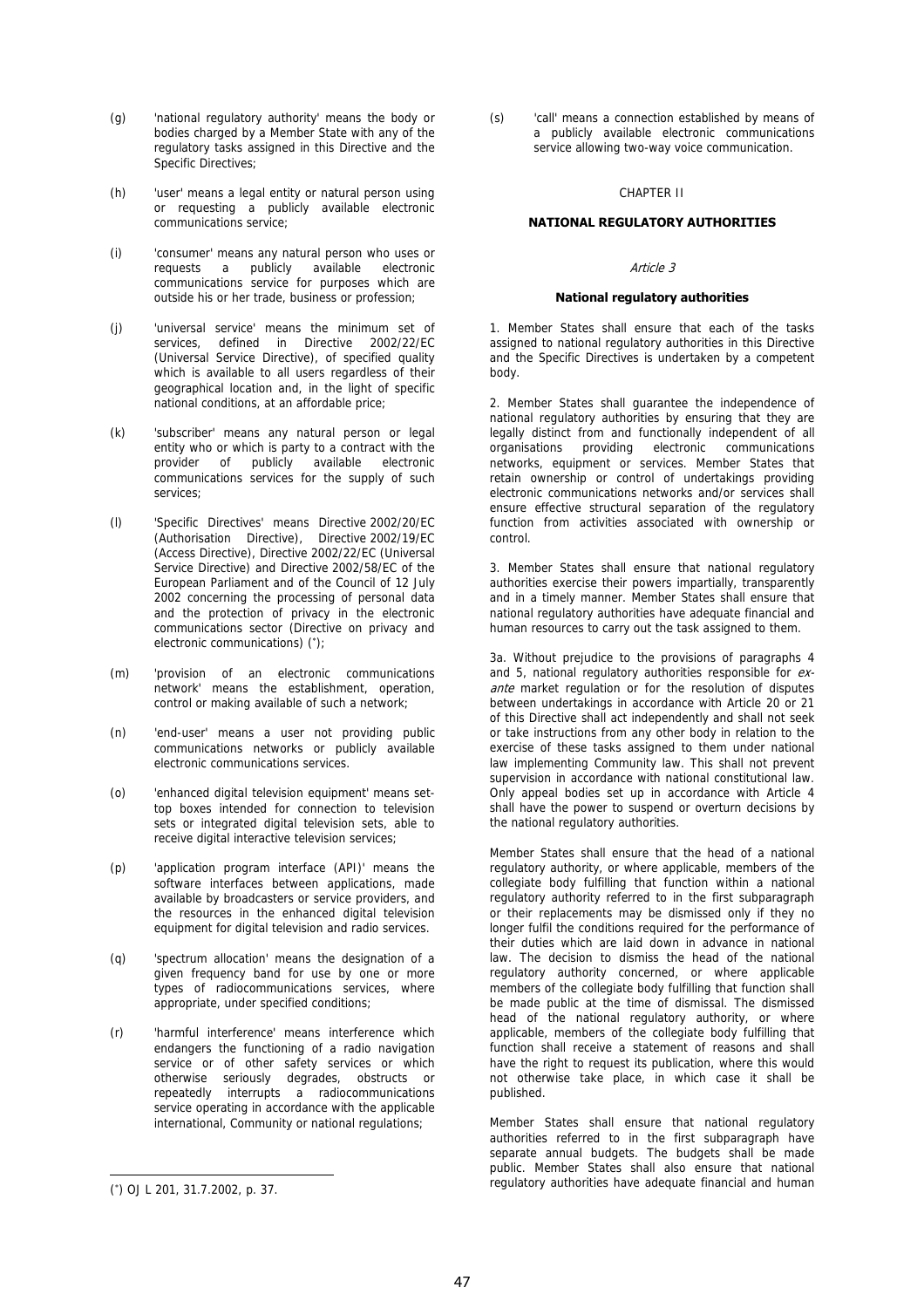resources to enable them to actively participate in and contribute to the Body of European Regulators for Electronic Communications (BEREC) (<sup>∗</sup> ).

3b. Member States shall ensure that the goals of BEREC of promoting greater regulatory coordination and coherence are actively supported by the respective national regulatory authorities.

3c. Member States shall ensure that national regulatory authorities take utmost account of opinions and common positions adopted by BEREC when adopting their own decisions for their national markets.

4. Member States shall publish the tasks to be undertaken by national regulatory authorities in an easily accessible form, in particular where those tasks are assigned to more than one body. Member States shall ensure, where appropriate, consultation and cooperation between those authorities, and between those authorities and national authorities entrusted with the implementation of competition law and national authorities entrusted with the implementation of consumer law, on matters of common interest. Where more than one authority has competence to address such matters, Member States shall ensure that the respective tasks of each authority are published in an easily accessible form.

5. National regulatory authorities and national competition authorities shall provide each other with the information necessary for the application of the provisions of this Directive and the Specific Directives. In respect of the information exchanged, the receiving authority shall ensure the same level of confidentiality as the originating authority.

6. Member States shall notify to the Commission all national regulatory authorities assigned tasks under this Directive and the Specific Directives, and their respective responsibilities.

#### Article 4

#### **Right of appeal**

1. Member States shall ensure that effective mechanisms exist at national level under which any user or undertaking providing electronic communications networks and/or services who is affected by a decision of a national regulatory authority has the right of appeal against the decision to an appeal body that is independent of the parties involved. This body, which may be a court, shall have the appropriate expertise to enable it to carry out its functions effectively. Member States shall ensure that the merits of the case are duly taken into account and that there is an effective appeal mechanism.

Pending the outcome of the appeal, the decision of the national regulatory authority shall stand, unless interim measures are granted in accordance with national law.

2. Where the appeal body referred to in paragraph 1 is not judicial in character, written reasons for its decision shall always be given. Furthermore, in such a case, its decision shall be subject to review by a court or tribunal within the meaning of Article 234 of the Treaty.

-

3. Member States shall collect information on the general subject matter of appeals, the number of requests for appeal, the duration of the appeal proceedings and the number of decisions to grant interim measures. Member States shall provide such information to the Commission and BEREC after a reasoned request from either.

### Article 5

### **Provision of information**

1. Member States shall ensure that undertakings providing electronic communications networks and services provide all the information, including financial information, necessary for national regulatory authorities to ensure conformity with the provisions of, or decisions made in accordance with, this Directive and the Specific Directives. In particular, national regulatory authorities shall have the power to require those undertakings to submit information concerning future network or service developments that could have an impact on the wholesale services that they make available to competitors. Undertakings with significant market power on wholesale markets may also be required to submit accounting data on the retail markets that are associated with those wholesale markets.

Undertakings shall provide such information promptly upon request and in conformity with the timescales and level of detail required by the national regulatory authority. The information requested by the national regulatory authority shall be proportionate to the performance of that task. The national regulatory authority shall give the reasons justifying its request for information and shall treat the information in accordance with paragraph 3.

2. Member States shall ensure that national regulatory authorities provide the Commission, after a reasoned request, with the information necessary for it to carry out its tasks under the Treaty. The information requested by the Commission shall be proportionate to the performance of those tasks. Where the information provided refers to information previously provided by undertakings at the request of the national regulatory authority, such undertakings shall be informed thereof. To the extent necessary, and unless the authority that provides the information has made an explicit and reasoned request to the contrary, the Commission shall make the information provided available to another such authority in another Member State.

Subiect to the requirements of paragraph 3, Member States shall ensure that the information submitted to one national regulatory authority can be made available to another such authority in the same or different Member State, after a substantiated request, where necessary to allow either authority to fulfil its responsibilities under Community law.

3. Where information is considered confidential by a national regulatory authority in accordance with Community and national rules on business confidentiality, the Commission and the national regulatory authorities concerned shall ensure such confidentiality.

4. Member States shall ensure that, acting in accordance with national rules on public access to information and subject to Community and national rules on business confidentiality, national regulatory authorities publish such information as would contribute to an open and competitive market.

<sup>(</sup> ∗ ) Regulation (EC) No 1211/2009 of the European Parliament and of the Council of 25 November 2009 establishing the Body of European Regulators for Electronic Communications (BEREC) and the Office.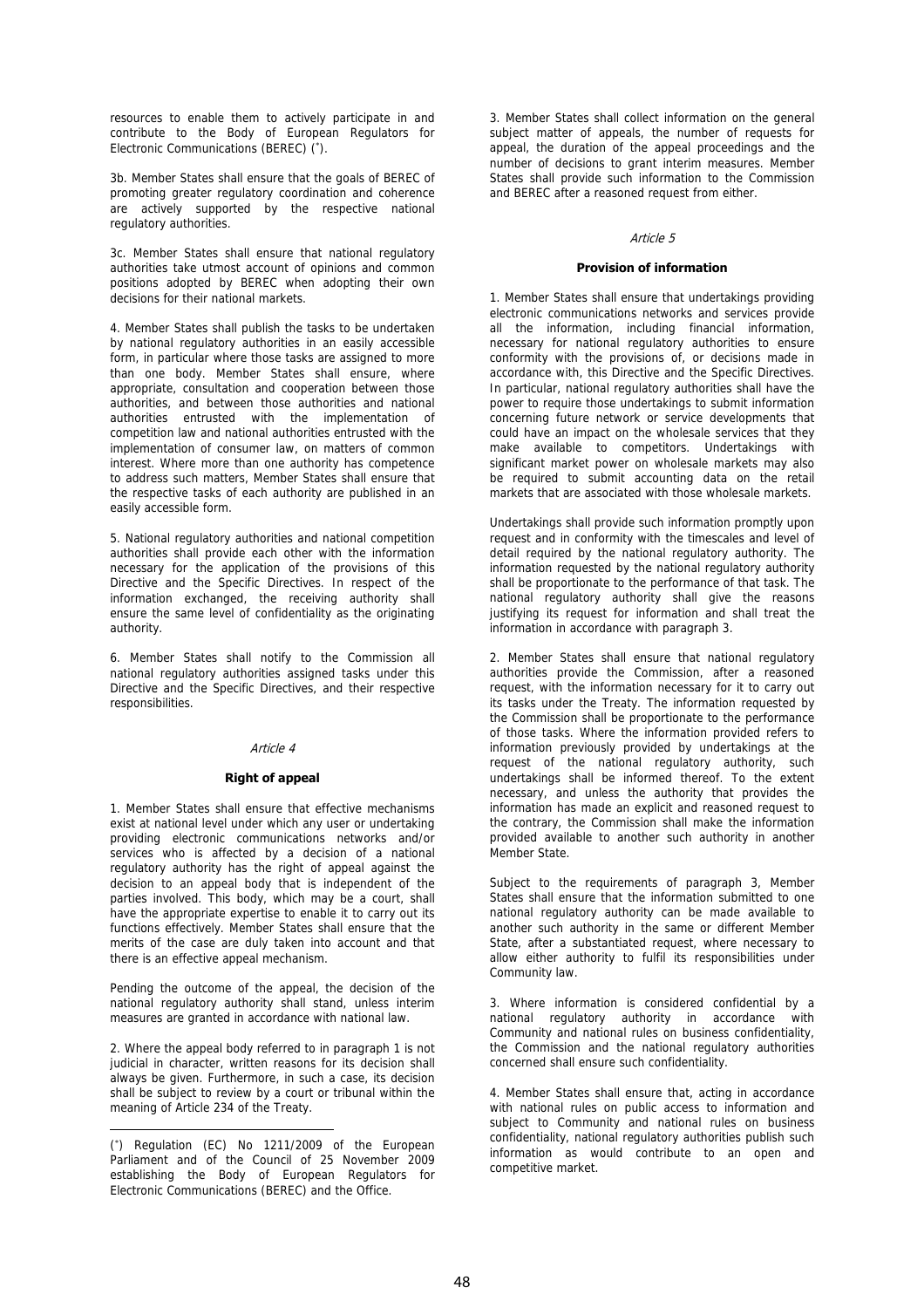5. National regulatory authorities shall publish the terms of public access to information as referred to in paragraph 4, including procedures for obtaining such access.

### Article 6

### **Consultation and transparency mechanism**

Except in cases falling within Articles 7(9), 20, or 21, Member States shall ensure that, where national regulatory authorities intend to take measures in accordance with this Directive or the Specific Directives, or where they intend to provide for restrictions in accordance with Article 9(3) and 9(4), which have a significant impact on the relevant market, they give interested parties the opportunity to comment on the draft measure within a reasonable period.

National regulatory authorities shall publish their national consultation procedures.

Member States shall ensure the establishment of a single information point through which all current consultations can be accessed.

The results of the consultation procedure shall be made publicly available by the national regulatory authority, except in the case of confidential information in accordance with Community and national law on business confidentiality.

#### Article 7

#### **Consolidating the internal market for electronic communications**

1. In carrying out their tasks under this Directive and the Specific Directives, national regulatory authorities shall take the utmost account of the objectives set out in Article 8, including in so far as they relate to the functioning of the internal market.

2. National regulatory authorities shall contribute to the development of the internal market by working with each other and with the Commission and BEREC in a transparent manner so as to ensure the consistent application, in all Member States, of the provisions of this Directive and the Specific Directives. To this end, they shall, in particular, work with the Commission and BEREC to identify the types of instruments and remedies best suited to address particular types of situations in the marketplace.

3. Except where otherwise provided in recommendations or guidelines adopted pursuant to Article 7b upon completion of the consultation referred to in Article 6, where a national regulatory authority intends to take a measure which:

- (a) falls within the scope of Articles 15 or 16 of this Directive, or Articles 5 or 8 of Directive 2002/19/EC (Access Directive); and
- (b) would affect trade between Member States;

it shall make the draft measure accessible to the Commission, BEREC, and the national regulatory authorities in other Member States, at the same time, together with the reasoning on which the measure is based, in accordance with Article 5(3), and inform the Commission, BEREC and other national regulatory authorities thereof. National regulatory authorities, BEREC and the Commission may make comments to the national regulatory authority concerned only within one month. The one-month period may not be extended.

4. Where an intended measure covered by paragraph 3 aims at:

- (a) defining a relevant market which differs from those defined in the Recommendation in accordance with Article 15(1); or
- (b) deciding whether or not to designate an undertaking as having, either individually or jointly with others, significant market power, under Article 16(3), (4) or (5);

and would affect trade between Member States, and the Commission has indicated to the national regulatory authority that it considers that the draft measure would create a barrier to the single market or if it has serious doubts as to its compatibility with Community law and in particular the objectives referred to in Article 8, the draft measure shall not be adopted for a further two months. This period may not be extended. The Commission shall inform other national regulatory authorities of its reservations in such a case.

5. Within the two-month period referred to in paragraph 4, the Commission may:

- (a) take a decision requiring the national regulatory authority concerned to withdraw the draft measure, and/or
- (b) take a decision to lift its reservations in relation to a draft measure referred to in paragraph 4.

The Commission shall take utmost account of the opinion of BEREC before issuing a decision. The decision shall be accompanied by a detailed and objective analysis of why the Commission considers that the draft measure should not be adopted, together with specific proposals for amending the draft measure.

6. Where the Commission has adopted a decision in accordance with paragraph 5, requiring the national regulatory authority to withdraw a draft measure, the national regulatory authority shall amend or withdraw the draft measure within six months of the date of the Commission's decision. When the draft measure is amended, the national regulatory authority shall undertake a public consultation in accordance with the procedures referred to in Article 6, and shall re-notify the amended draft measure to the Commission in accordance with the provisions of paragraph 3.

7. The national regulatory authority concerned shall take the utmost account of comments of other national regulatory authorities, BEREC and the Commission and may, except in cases covered by paragraphs 4 and 5(a), adopt the resulting draft measure and, where it does so, shall communicate it to the Commission.

8. The national regulatory authority shall communicate to the Commission and BEREC all adopted final measures which fall under Article 7(3)(a) and (b).

9. In exceptional circumstances, where a national regulatory authority considers that there is an urgent need to act, in order to safeguard competition and protect the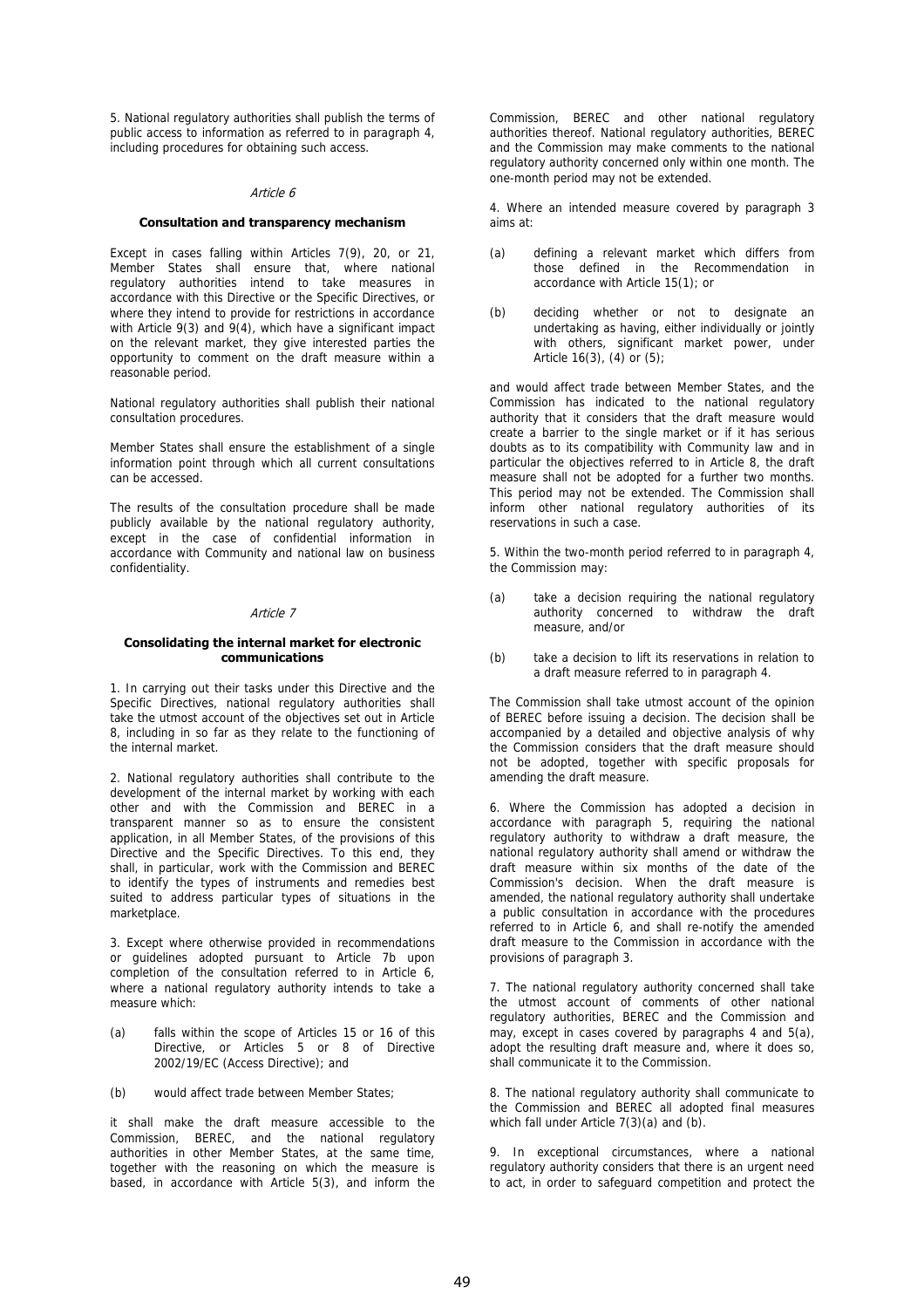interests of users, by way of derogation from the procedure set out in paragraphs 3 and 4, it may<br>immediately adopt proportionate and provisional immediately adopt proportionate and measures. It shall, without delay, communicate those measures, with full reasons, to the Commission, the other national regulatory authority, and BEREC. A decision by the national regulatory authority to render such measures permanent or extend the time for which they are applicable shall be subject to the provisions of paragraphs  $3$  and  $4$ .

### Article 7a

## **Procedure for the consistent application of remedies**

1. Where an intended measure covered by Article 7(3) aims at imposing, amending or withdrawing an obligation on an operator in application of Article 16 in conjunction with Article 5 and Articles 9 to 13 of Directive 2002/19/EC (Access Directive), and Article 17 of Directive 2002/22/EC (Universal Service Directive), the Commission may, within the period of one month provided for by Article 7(3) of this Directive, notify the national regulatory authority concerned and BEREC of its reasons for considering that the draft measure would create a barrier to the single market or its serious doubts as to its compatibility with Community law. In such a case, the draft measure shall not be adopted for a further three months following the Commission's notification.

In the absence of such notification, the national regulatory authority concerned may adopt the draft measure, taking utmost account of any comments made by the Commission, BEREC or any other national regulatory authority.

2. Within the three month period referred to in paragraph 1, the Commission, BEREC and the national regulatory authority concerned shall cooperate closely to identify the most appropriate and effective measure in the light of the objectives laid down in Article 8, whilst taking due account of the views of market participants and the need to ensure the development of consistent regulatory practice.

3. Within six weeks from the beginning of the three month period referred to in paragraph 1, BEREC shall, acting by a majority of its component members, issue an opinion on the Commission's notification referred to in paragraph 1, indicating whether it considers that the draft measure should be amended or withdrawn and, where appropriate, provide specific proposals to that end. This opinion shall be reasoned and made public.

4. If in its opinion, BEREC shares the serious doubts of the Commission, it shall cooperate closely with the national regulatory authority concerned to identify the most appropriate and effective measure. Before the end of the three month period referred in paragraph 1, the national regulatory authority may:

- (a) amend or withdraw its draft measure taking utmost account of the Commission's notification referred to in paragraph 1 and of BEREC's opinion and advice;
- (b) maintain its draft measure.

5. Where BEREC does not share the serious doubts of the Commission or does not issue an opinion, or where the national regulatory authority amends or maintains its draft measure pursuant to paragraph 4, the Commission may, within one month following the end of the three month period referred to in paragraph 1 and taking utmost account of the opinion of BEREC if any:

- (a) issue a recommendation requiring the national regulatory authority concerned to amend or withdraw the draft measure, including specific proposals to that end and providing reasons justifying its recommendation, in particular where BEREC does not share the serious doubts of the Commission;
- (b) take a decision to lift its reservations indicated in accordance with paragraph 1.

6. Within one month of the Commission issuing the recommendation in accordance with paragraph 5(a) or lifting its reservations in accordance with paragraph 5(b), the national regulatory authority concerned shall communicate to the Commission and BEREC the adopted final measure.

This period may be extended to allow the national regulatory authority to undertake a public consultation in accordance with Article 6.

7. Where the national regulatory authority decides not to amend or withdraw the draft measure on the basis of the recommendation issued under paragraph 5(a), it shall provide a reasoned justification.

8. The national regulatory authority may withdraw the proposed draft measure at any stage of the procedure.

## Article 7b

### **Implementing provisions**

1. After public consultation and consultation with national regulatory authorities and taking utmost account of the opinion of BEREC, the Commission may adopt recommendations and/or guidelines in relation to Article 7 that define the form, content and level of detail to be given in the notifications required in accordance with Article 7(3), the circumstances in which notifications would not be required, and the calculation of the time limits.

2. The measures referred to in paragraph 1 shall be adopted in accordance with the advisory procedure referred to in Article 22(2).

### CHAPTER III

## **TASKS OF NATIONAL REGULATORY AUTHORITIES**

### Article 8

### **Policy objectives and regulatory principles**

1. Member States shall ensure that in carrying out the regulatory tasks specified in this Directive and the Specific Directives, the national regulatory authorities take all reasonable measures which are aimed at achieving the objectives set out in paragraphs 2, 3 and 4. Such measures shall be proportionate to those objectives.

Unless otherwise provided for in Article 9 regarding radio frequencies, Member States shall take the utmost account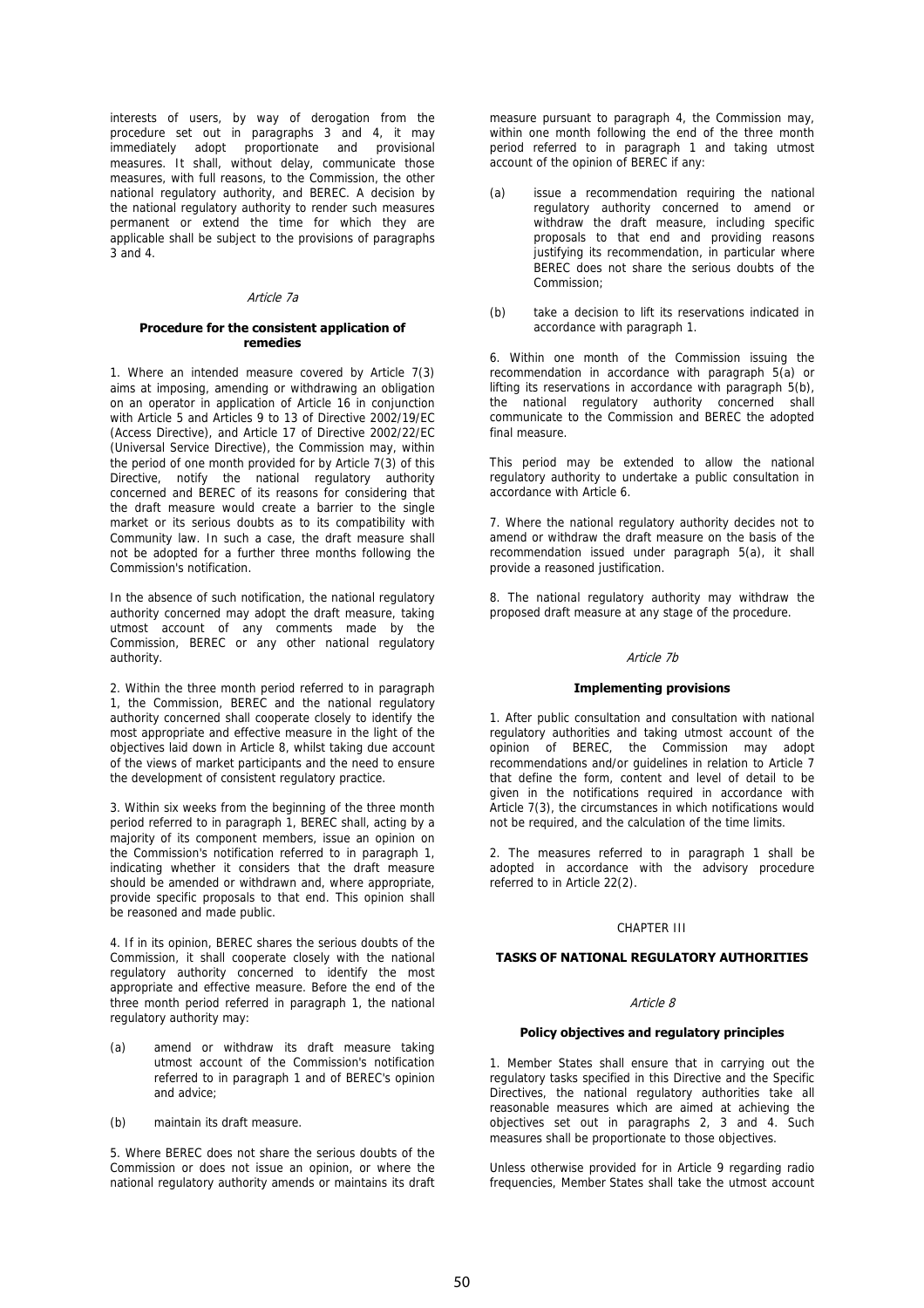of the desirability of making regulations technologically neutral and shall ensure that, in carrying out the regulatory tasks specified in this Directive and the Specific Directives, in particular those designed to ensure effective competition, national regulatory authorities do likewise.

National regulatory authorities may contribute within their competencies to ensuring the implementation of policies aimed at the promotion of cultural and linguistic diversity, as well as media pluralism.

2. The national regulatory authorities shall promote competition in the provision of electronic communications networks, electronic communications services and associated facilities and services by *inter alia*:

- (a) ensuring that users, including disabled users, elderly users, and users with special social needs derive maximum benefit in terms of choice, price, and quality:
- (b) ensuring that there is no distortion or restriction of competition in the electronic communications sector, including the transmission of content;
- (c) [deleted by Directive 2009/140/FC]
- (d) encouraging efficient use and ensuring the effective management of radio frequencies and numbering resources.

3. The national regulatory authorities shall contribute to the development of the internal market by *inter alia*:

- (a) removing remaining obstacles to the provision of electronic communications networks, associated facilities and services and electronic communications services at European level;
- (b) encouraging the establishment and development<br>of trans-European networks and the networks and interoperability of pan-European services, and end-to-end connectivity;
- (c) [deleted by Directive 2009/140/EC]
- (d) cooperating with each other, with the Commission and BEREC so as to ensure the development of consistent regulatory practice and the consistent application of this Directive and the Specific Directives.

4. The national regulatory authorities shall promote the interests of the citizens of the European Union by inter alia:

- (a) ensuring all citizens have access to a universal service specified in Directive 2002/22/EC (Universal Service Directive);
- (b) ensuring a high level of protection for consumers in their dealings with suppliers, in particular by ensuring the availability of simple and inexpensive dispute resolution procedures carried out by a body that is independent of the parties involved;
- (c) contributing to ensuring a high level of protection of personal data and privacy;
- (d) promoting the provision of clear information, in particular requiring transparency of tariffs and

conditions for using publicly available electronic communications services;

- (e) addressing the needs of specific social groups, in particular disabled users, elderly users and users with special social needs;
- (f) ensuring that the integrity and security of public communications networks are maintained.
- (g) promoting the ability of end-users to access and distribute information or run applications and services of their choice;

5. The national regulatory authorities shall, in pursuit of the policy objectives referred to in paragraphs 2, 3 and 4, apply objective, transparent, non-discriminatory and proportionate regulatory principles by, inter alia:

- (a) promoting regulatory predictability by ensuring a consistent regulatory approach over appropriate review periods;
- (b) ensuring that, in similar circumstances, there is no discrimination in the treatment of undertakings providing electronic communications networks and services;
- (c) safeguarding competition to the benefit of consumers and promoting, where appropriate, infrastructure-based competition;
- (d) promoting efficient investment and innovation in new and enhanced infrastructures, including by ensuring that any access obligation takes appropriate account of the risk incurred by the investing undertakings and by permitting various cooperative arrangements between investors and parties seeking access to diversify the risk of investment, whilst ensuring that competition in the market and the principle of non discrimination are preserved;
- (e) taking due account of the variety of conditions relating to competition and consumers that exist in the various geographic areas within a Member State;
- (f) imposing *ex-ante* regulatory obligations only<br>where there is no effective and sustainable competition and relaxing or lifting such obligations as soon as that condition is fulfilled.

## Article 8a

## **Strategic planning and coordination of radio spectrum policy**

1. Member States shall cooperate with each other and with the Commission in the strategic planning, coordination and harmonisation of the use of radio spectrum in the European Community. To this end, they shall take into consideration, inter alia, the economic, safety, health, public interest, freedom of expression, cultural, scientific, social and technical aspects of EU policies as well as the various interests of radio spectrum user communities with the aim of optimising the use of radio spectrum and avoiding harmful interference.

2. By cooperating with each other and with the Commission, Member States shall promote the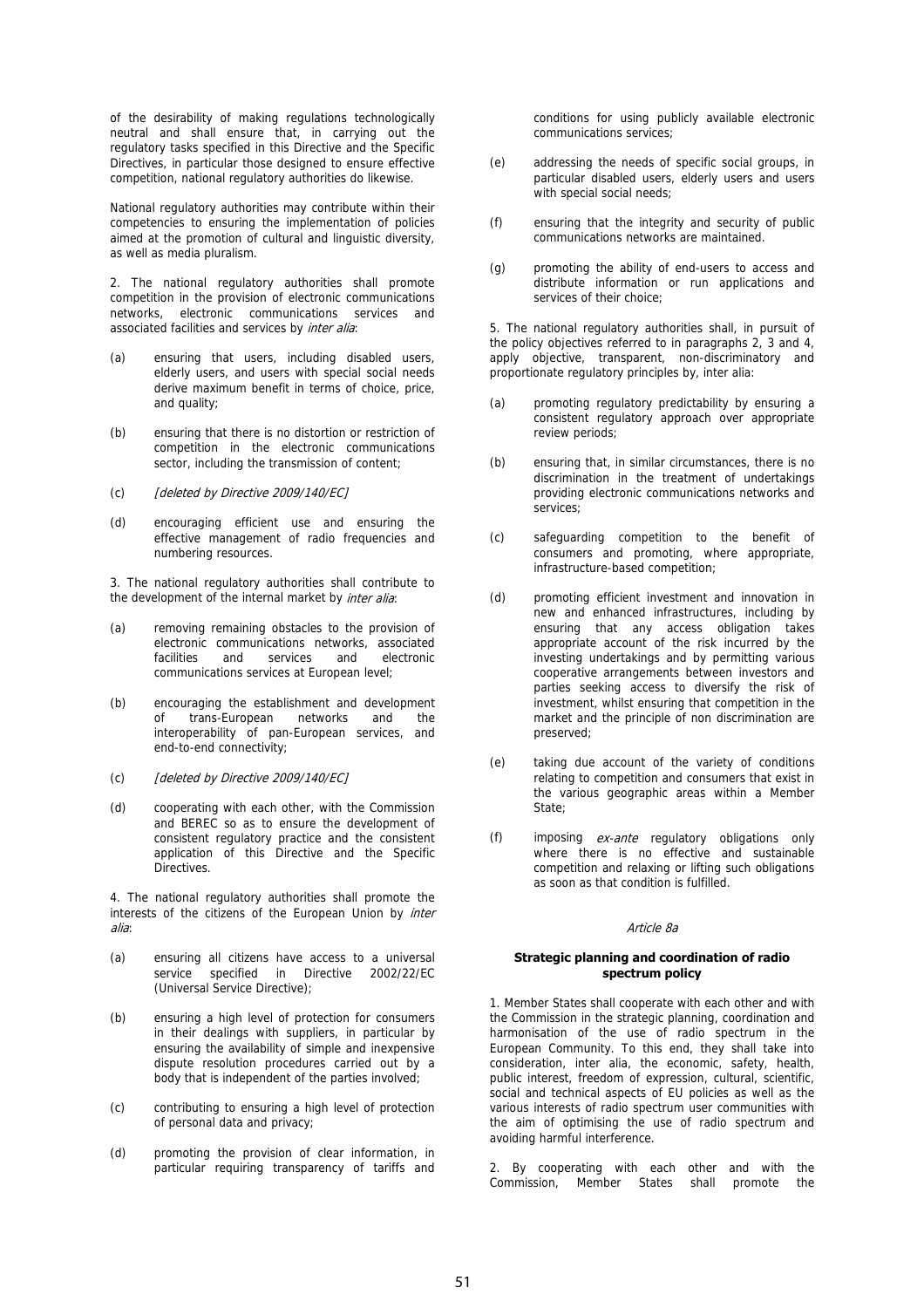coordination of radio spectrum policy approaches in the European Community and, where appropriate, harmonised conditions with regard to the availability and efficient use of radio spectrum necessary for the establishment and functioning of the internal market in electronic communications.

3. The Commission, taking utmost account of the opinion of the Radio Spectrum Policy Group (RSPG), established by Commission Decision 2002/622/EC of 26 July 2002 establishing a Radio Spectrum Policy Group (<sup>∗</sup> ), may submit legislative proposals to the European Parliament and the Council for establishing multiannual radio spectrum policy programmes. Such programmes shall set out the policy orientations and objectives for the strategic planning and harmonisation of the use of radio spectrum in accordance with the provisions of this Directive and the Specific Directives.

4. Where necessary to ensure the effective coordination of the interests of the European Community in international organisations competent in radio spectrum matters, the Commission, taking utmost account of the opinion of the RSPG, may propose common policy objectives to the European Parliament and the Council.

#### Article 9

### **Management of radio frequencies for electronic communications services**

1. Taking due account of the fact that radio frequencies are a public good that has an important social, cultural and economic value, Member States shall ensure the effective management of radio frequencies for electronic communication services in their territory in accordance with Articles 8 and 8a. They shall ensure that spectrum allocation used for electronic communications services and issuing general authorisations or individual rights of use of such radio frequencies by competent national authorities are based on objective, transparent, non-discriminatory and proportionate criteria.

In applying this Article, Member States shall respect relevant international agreements, including the ITU Radio Regulations, and may take public policy considerations into account.

2. Member States shall promote the harmonisation of use of radio frequencies across the Community, consistent with the need to ensure effective and efficient use thereof and in pursuit of benefits for the consumer such as economies of scale and interoperability of services. In so doing, they shall act in accordance with Article 8a and with the Decision No 676/2002/EC (Radio Spectrum Decision).

3. Unless otherwise provided in the second subparagraph, Member States shall ensure that all types of technology used for electronic communications services may be used in the radio frequency bands, declared available for electronic communications services in their National Frequency Allocation Plan in accordance with Community law.

Member States may, however, provide for proportionate and non discriminatory restrictions to the types of radio network or wireless access technology used for electronic communications services where this is necessary to:

(a) avoid harmful interference;

1

- (b) protect public health against electromagnetic fields;
- (c) ensure technical quality of service;
- (d) ensure maximisation of radio frequency sharing;
- (e) safeguard efficient use of spectrum; or
- (f) ensure the fulfilment of a general interest objective in accordance with paragraph 4.

4. Unless otherwise provided in the second subparagraph, Member States shall ensure that all types of electronic communications services may be provided in the radio frequency bands, declared available for electronic communications services in their National Frequency Allocation Plan in accordance with Community law. Member States may, however, provide for proportionate and non discriminatory restrictions to the types of electronic communications services to be provided, including, where necessary, to fulfil a requirement under the ITU Radio Regulations.

Measures that require an electronic communications service to be provided in a specific band available for electronic communications services shall be justified in order to ensure the fulfilment of a general interest objective as defined by Member States in conformity with Community law, such as, and not limited to:

- (a) safety of life;
- (b) the promotion of social, regional or territorial cohesion;
- (c) the avoidance of inefficient use of radio frequencies; or
- (d) the promotion of cultural and linguistic diversity and media pluralism, for example by the provision of radio and television broadcasting services.

A measure which prohibits the provision of any other electronic communications service in a specific band may only be provided for where justified by the need to protect safety of life services. Member States may, exceptionally, also extend such a measure in order to fulfil other general interest objectives as defined by Member States in accordance with Community law.

5. Member States shall regularly review the necessity of the restrictions referred to in paragraphs 3 and 4, and shall make the results of these reviews public.

6. Paragraphs 3 and 4 shall apply to spectrum allocated to be used for electronic communications services, general authorisations issued and individual rights of use of radio frequencies granted after 25 May 2011.

Spectrum allocations, general authorisations and individual rights of use which existed by 25 May 2011 shall be subject to Article 9a.

7. Without prejudice to the provisions of the Specific Directives and taking into account the relevant national circumstances, Member States may lay down rules in order to prevent spectrum hoarding, in particular by setting out strict deadlines for the effective exploitation of the rights of use by the holder of the rights and by applying penalties, including financial penalties or the withdrawal of

<sup>(</sup> ∗ ) OJ L 198, 27.7.2002, p. 49.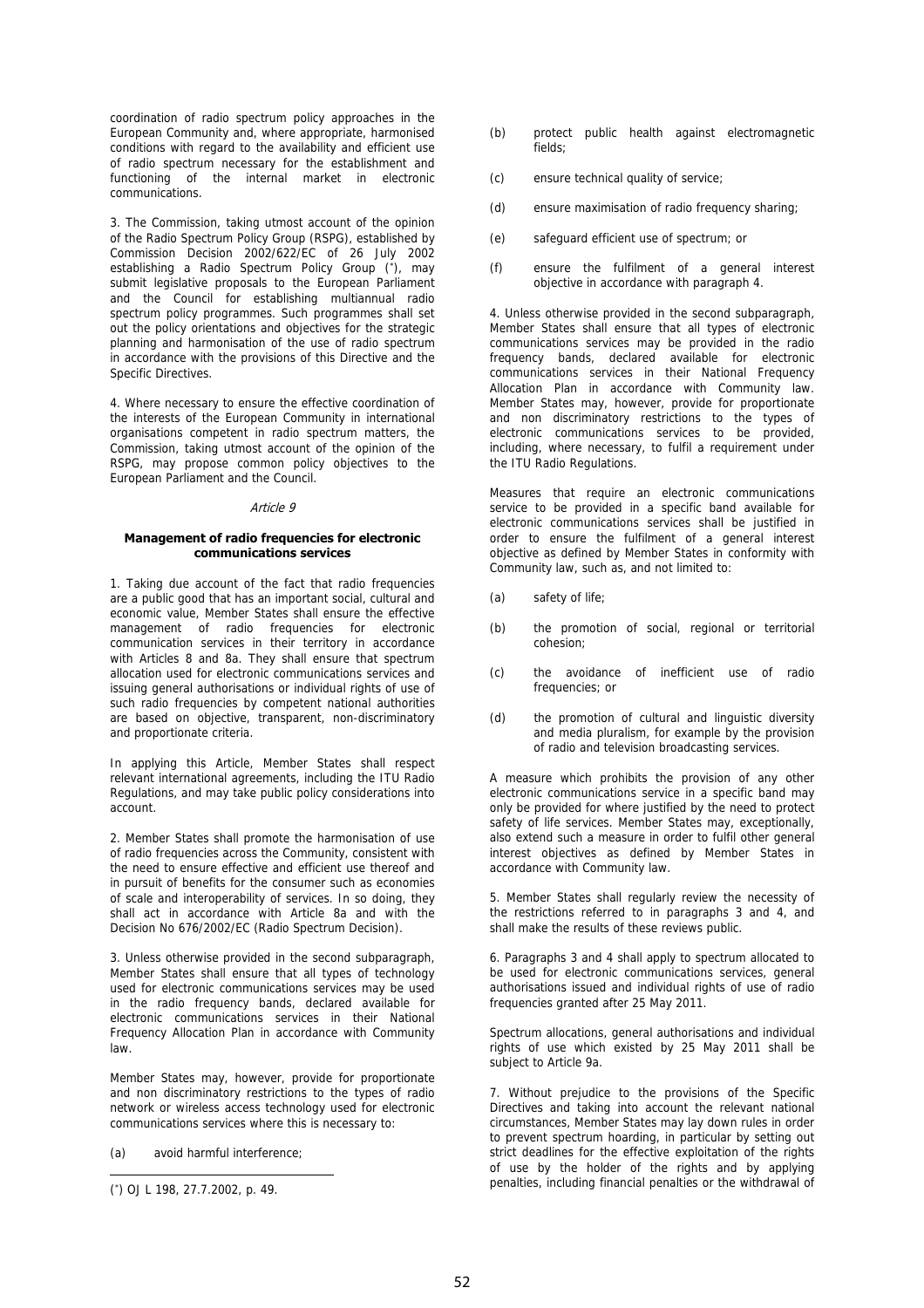the rights of use in case of non compliance with the deadlines. These rules shall be established and applied in a proportionate, non discriminatory and transparent manner.

#### Article 9a

### **Review of restrictions on existing rights**

1. For a period of five years starting from 25 May 2011, Member States may allow holders of rights to use radio frequencies which were granted before that date and which will remain valid for a period of not less that five years after that date, to submit an application to the competent national authority for a reassessment of the restrictions on their rights in accordance with Article 9(3) and (4).

Before adopting its decision, the competent national authority shall notify the right holder of its reassessment of the restrictions, indicating the extent of the right after reassessment, and shall allow him a reasonable time limit to withdraw his application.

If the right holder withdraws his application, the right shall remain unchanged until its expiry or until the end of the five-year period, whichever is the earlier date.

2. After the five-year period referred to in paragraph 1, Member States shall take all appropriate measures to ensure that Article 9(3) and (4) apply to all remaining general authorisations or individual rights of use and spectrum allocations used for electronic communications services which existed on 25 May 2011.

3. In applying this Article, Member States shall take appropriate measures to promote fair competition.

4. Measures adopted in applying this Article do not constitute the granting of new rights of use and therefore are not subject to the relevant provisions of Article 5(2) of Directive 2002/20/EC (Authorisation Directive).

#### Article 9b

#### **Transfer or lease of individual rights to use radio frequencies**

1. Member States shall ensure that undertakings may transfer or lease to other undertakings in accordance with conditions attached to the rights of use of radio frequencies and in accordance with national procedures individual rights to use radio frequencies in the bands for which this is provided in the implementing measures adopted pursuant to paragraph 3.

In other bands, Member States may also make provision for undertakings to transfer or lease individual rights to use radio frequencies to other undertakings in accordance with national procedures.

Conditions attached to individual rights to use radio frequencies shall continue to apply after the transfer or lease, unless otherwise specified by the competent national authority.

Member States may also determine that the provisions of this paragraph shall not apply where the undertaking's individual right to use radio frequencies was initially obtained free of charge.

2. Member States shall ensure that an undertaking's intention to transfer rights to use radio frequencies, as well as the effective transfer thereof is notified in accordance with national procedures to the competent national authority responsible for granting individual rights of use and is made public. Where radio frequency use has been harmonised through the application of the Decision No 676/2002/EC (Radio Spectrum Decision) or other Community measures, any such transfer shall comply with such harmonised use.

3. The Commission may adopt appropriate implementing measures to identify the bands for which rights to use radio frequencies may be transferred or leased between undertakings. These measures shall not cover frequencies which are used for broadcasting.

These technical implementing measures, designed to amend non-essential elements of this Directive by supplementing it, shall be adopted in accordance with the regulatory procedure with scrutiny referred to in Article  $22(3)$ .

#### Article 10

#### **Numbering, naming and addressing**

1. Member States shall ensure that national regulatory authorities control the granting of rights of use of all national numbering resources and the management of the national numbering plans. Member States shall ensure that adequate numbers and numbering ranges are provided for all publicly available electronic communications services. National regulatory authorities shall establish objective, transparent and non-discriminatory procedures for granting rights of use for national numbering resources.

2. National regulatory authorities shall ensure that national numbering plans and procedures are applied in a manner that gives equal treatment to all providers of publicly available electronic communications services. In particular, Member States shall ensure that an undertaking to which the right of use for a range of numbers has been granted does not discriminate against other providers of electronic communications services as regards the number sequences used to give access to their services.

3. Member States shall ensure that the national numbering plans, and all subsequent additions or amendments thereto, are published, subject only to limitations imposed on the grounds of national security.

4. Member States shall support the harmonisation of specific numbers or numbering ranges within the Community where it promotes both the functioning of the internal market and the development of pan-European services. The Commission may take appropriate technical implementing measures on this matter.

These measures designed to amend non-essential elements of this Directive by supplementing it, shall be adopted in accordance with the regulatory procedure with scrutiny referred to in Article 22(3).

5. Where this is appropriate in order to ensure full global interoperability of services, Member States shall coordinate their positions in international organisations and forums in which decisions are taken on issues relating to the numbering, naming and addressing of electronic communications networks and services.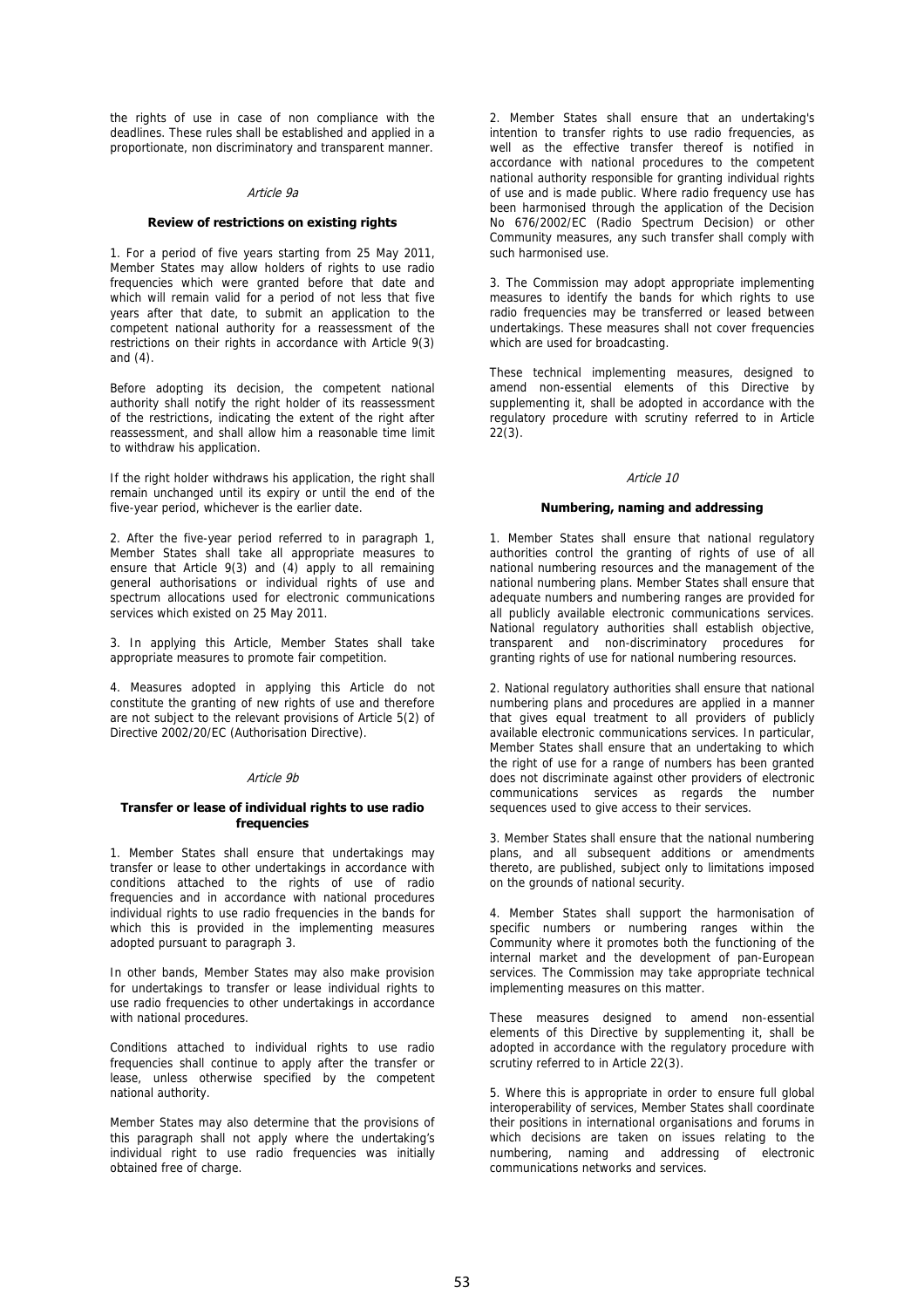#### Article 11

## **Rights of way**

1. Member States shall ensure that when a competent authority considers:

- an application for the granting of rights to install facilities on, over or under public or private property to an undertaking authorised to provide public communications networks, or
- an application for the granting of rights to install facilities on, over or under public property to an undertaking authorised to provide electronic communications networks other than to the public,

the competent authority:

- acts on the basis of simple, efficient, transparent and publicly available procedures, applied without discrimination and without delay, and in any event makes its decision within six months of the application, except in cases of expropriation, and
- follows the principles of transparency and nondiscrimination in attaching conditions to any such rights.

The abovementioned procedures can differ depending on whether the applicant is providing public communications networks or not.

2. Member States shall ensure that where public or local authorities retain ownership or control of undertakings operating public electronic communications networks and/or publicly available electronic communications services, there is an effective structural separation of the function responsible for granting the rights referred to in paragraph 1 from the activities associated with ownership or control.

3. Member States shall ensure that effective mechanisms exist to allow undertakings to appeal against decisions on the granting of rights to install facilities to a body that is independent of the parties involved.

#### Article 12

#### **Co-location and sharing of network elements and associated facilities for providers of electronic communications networks**

1. Where an undertaking providing electronic communications networks has the right under national legislation to install facilities on, over or under public or private property, or may take advantage of a procedure for the expropriation or use of property, national regulatory authorities shall, taking full account of the principle of proportionality, be able to impose the sharing of such facilities or property, including buildings, entries to buildings, building wiring, masts, antennae, towers and other supporting constructions, ducts, conduits, manholes, cabinets.

2. Member States may require holders of the rights referred to in paragraph 1 to share facilities or property (including physical co-location) or take measures to facilitate the coordination of public works in order to protect the environment, public health, public security or to meet town and country planning objectives and only after an appropriate period of public consultation, during which all interested parties shall be given an opportunity to express their views. Such sharing or coordination arrangements may include rules for apportioning the costs of facility or property sharing.

3. Member States shall ensure that national authorities, after an appropriate period of public consultation during which all interested parties are given the opportunity to state their views, also have the power to impose obligations in relation to the sharing of wiring inside buildings or up to the first concentration or distribution point where this is located outside the building, on the holders of the rights referred to in paragraph 1 and/or on the owner of such wiring, where this is justified on the grounds that duplication of such infrastructure would be economically inefficient or physically impracticable. Such sharing or coordination arrangements may include rules for apportioning the costs of facility or property sharing adjusted for risk where appropriate.

4. Member States shall ensure that competent national authorities may require undertakings to provide the necessary information, if requested by the competent authorities, in order for these authorities, in conjunction with national regulatory authorities, to be able to establish a detailed inventory of the nature, availability and geographical location of the facilities referred to in paragraph 1 and make it available to interested parties.

5. Measures taken by a national regulatory authority in accordance with this Article shall be objective, transparent, non-discriminatory, and proportionate. Where relevant, these measures shall be carried out in coordination with local authorities.

### Article 13

#### **Accounting separation and financial reports**

1. Member States shall require undertakings providing public communications networks or publicly available electronic communications services which have special or exclusive rights for the provision of services in other sectors in the same or another Member State to:

- (a) keep separate accounts for the activities associated with the provision of electronic communications networks or services, to the extent that would be required if these activities were carried out by legally independent companies, so as to identify all elements of cost and revenue, with the basis of their calculation and the detailed attribution methods used, related to their activities associated with the provision of electronic communications networks or services including an itemised breakdown of fixed asset and structural costs, or
- (b) have structural separation for the activities associated with the provision of electronic communications networks or services.

Member States may choose not to apply the requirements referred to in the first subparagraph to undertakings the annual turnover of which in activities associated with electronic communications networks or services in the Member States is less than EUR 50 million.

2. Where undertakings providing public communications networks or publicly available electronic communications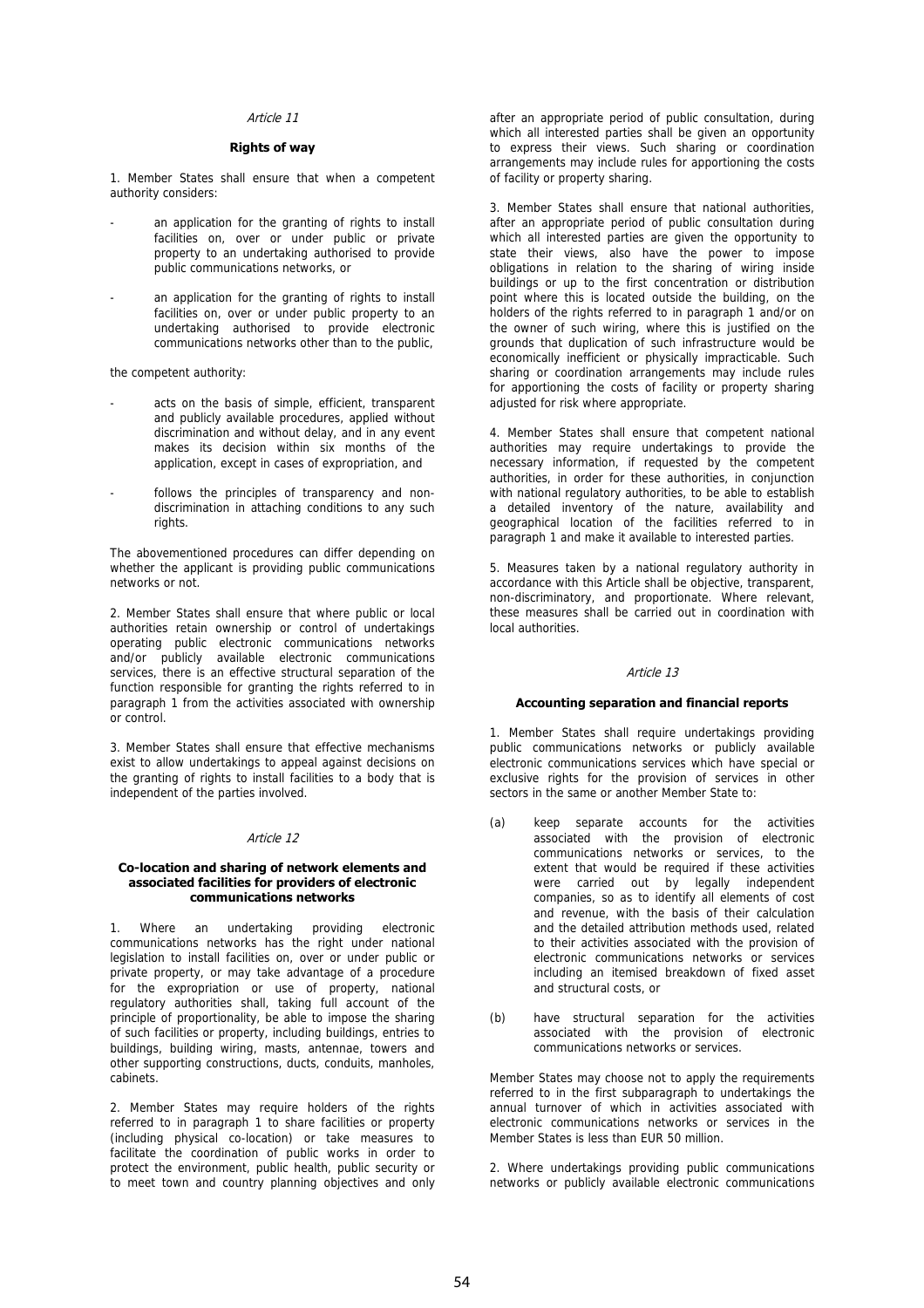services are not subject to the requirements of company law and do not satisfy the small and medium-sized enterprise criteria of Community law accounting rules, their financial reports shall be drawn up and submitted to independent audit and published. The audit shall be carried out in accordance with the relevant Community and national rules.

This requirement shall also apply to the separate accounts required under paragraph 1(a).

# CHAPTER IIIa

## **SECURITY AND INTEGRITY OF NETWORKS AND SERVICES**

## Article 13a

## **Security and integrity**

1. Member States shall ensure that undertakings providing public communications networks or publicly available electronic communications services take appropriate technical and organisational measures to appropriately manage the risks posed to security of networks and services. Having regard to the state of the art, these measures shall ensure a level of security appropriate to the risk presented. In particular, measures shall be taken to prevent and minimise the impact of security incidents on users and interconnected networks.

2. Member States shall ensure that undertakings providing public communications networks take all appropriate steps to guarantee the integrity of their networks, and thus ensure the continuity of supply of services provided over those networks.

3. Member States shall ensure that undertakings providing public communications networks or publicly available electronic communications services notify the competent national regulatory authority of a breach of security or loss of integrity that has had a significant impact on the operation of networks or services.

Where appropriate, the national regulatory authority concerned shall inform the national regulatory authorities in other Member States and the European Network and Information Security Agency (ENISA). The national regulatory authority concerned may inform the public or require the undertakings to do so, where it determines that disclosure of the breach is in the public interest.

Once a year, the national regulatory authority concerned shall submit a summary report to the Commission and ENISA on the notifications received and the action taken in accordance with this paragraph.

4. The Commission, taking the utmost account of the opinion of ENISA, may adopt appropriate technical implementing measures with a view to harmonising the measures referred to in paragraphs 1, 2, and 3, including measures defining the circumstances, format and procedures applicable to notification requirements. These technical implementing measures shall be based on European and international standards to the greatest extent possible, and shall not prevent Member States from adopting additional requirements in order to pursue the objectives set out in paragraphs 1 and 2.

These implementing measures, designed to amend non essential elements of this Directive by supplementing it, shall be adopted in accordance with the regulatory procedure with scrutiny referred to in Article 22(3).

#### Article 13b

### **Implementation and enforcement**

1. Member States shall ensure that in order to implement Article 13a, competent national regulatory authorities have the power to issue binding instructions, including those regarding time limits for implementation, to undertakings providing public communications networks or publicly available electronic communications services.

2. Member States shall ensure that competent national regulatory authorities have the power to require undertakings providing public communications networks or publicly available electronic communications services to:

(a) provide information needed to assess the security and/or integrity of their services and networks, including documented security policies; and

(b) submit to a security audit carried out by a qualified independent body or a competent national authority and make the results thereof available to the national regulatory authority. The cost of the audit shall be paid by the undertaking.

3. Member States shall ensure that national regulatory authorities have all the powers necessary to investigate cases of non-compliance and the effects thereof on the security and integrity of the networks.

4. These provisions shall be without prejudice to Article 3 of this Directive

#### CHAPTER IV

### **GENERAL PROVISIONS**

### Article 14

#### **Undertakings with significant market power**

1. Where the Specific Directives require national regulatory authorities to determine whether operators have significant market power in accordance with the procedure referred to in Article 16, paragraphs 2 and 3 of this Article shall apply.

2. An undertaking shall be deemed to have significant market power if, either individually or jointly with others, it enjoys a position equivalent to dominance, that is to say a position of economic strength affording it the power to behave to an appreciable extent independently of competitors, customers and ultimately consumers.

In particular, national regulatory authorities shall, when assessing whether two or more undertakings are in a joint dominant position in a market, act in accordance with Community law and take into the utmost account the guidelines on market analysis and the assessment of significant market power published by the Commission pursuant to Article 15. Criteria to be used in making such an assessment are set out in Annex II.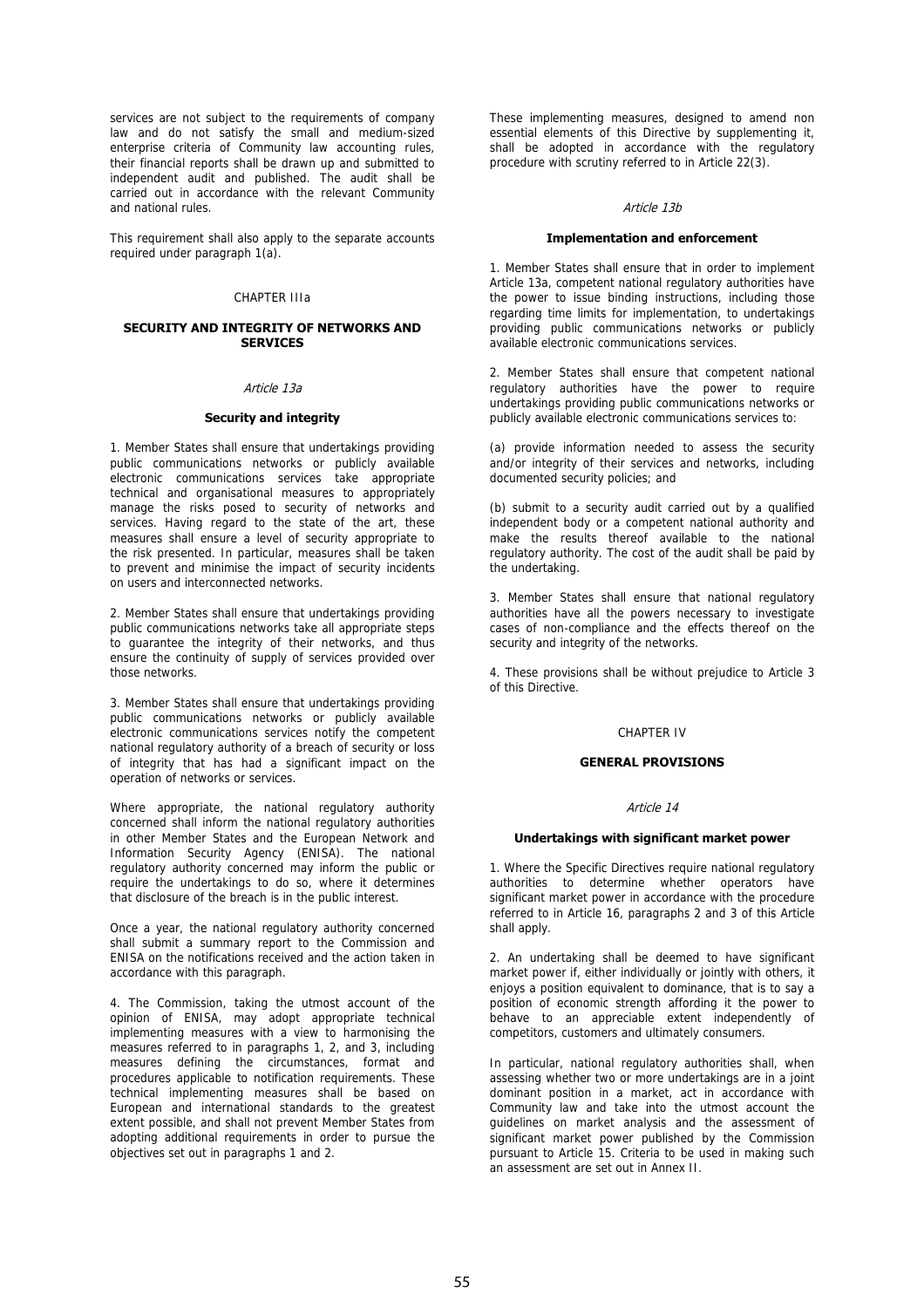3. Where an undertaking has significant market power on a specific market (the first market), it may also be designated as having significant market power on a closely related market (the second market), where the links between the two markets are such as to allow the market power held in the first market to be leveraged into the second market, thereby strengthening the market power of the undertaking. Consequently, remedies aimed at preventing such leverage may be applied in the second market pursuant to Articles 9, 10, 11 and 13 of Directive 2002/19/EC (Access Directive), and where such remedies prove to be insufficient, remedies pursuant to Article 17 of Directive 2002/22/EC (Universal Service Directive) may be imposed.

### Article 15

### **Procedure for the identification and definition of markets**

1. After public consultation including with national regulatory authorities and taking the utmost account of the opinion of BEREC, the Commission shall, in accordance with the advisory procedure referred to in Article 22(2), adopt a Recommendation on Relevant Product and Service Markets (the Recommendation). The Recommendation shall identify those product and service markets within the electronic communications sector the characteristics of which may be such as to justify the imposition of regulatory obligations set out in the Specific Directives, without prejudice to markets that may be defined in specific cases under competition law. The Commission shall define markets in accordance with the principles of competition law.

The Commission shall regularly review the recommendation.

2. The Commission shall publish, at the latest on the date of entry into force of this Directive, guidelines for market analysis and the assessment of significant market power (hereinafter "the guidelines") which shall be in accordance with the principles of competition law.

3. National regulatory authorities shall, taking the utmost account of the Recommendation and the Guidelines, define relevant markets appropriate to national circumstances, in particular relevant geographic markets within their territory, in accordance with the principles of competition law. National regulatory authorities shall follow the procedures referred to in Articles 6 and 7 before defining the markets that differ from those identified in the Recommendation.

4. After consultation including with national regulatory authorities the Commission may, taking the utmost account of the opinion of BEREC, adopt a Decision identifying transnational markets, acting in accordance with the regulatory procedure with scrutiny referred to in Article 22(3).

#### Article 16

#### **Market analysis procedure**

1. National regulatory authorities shall carry out an analysis of the relevant markets taking into account the markets identified in the Recommendation, and taking the utmost account of the Guidelines. Member States shall

ensure that this analysis is carried out, where appropriate, in collaboration with the national competition authorities.

2. Where a national regulatory authority is required under paragraphs 3 or 4 of this Article, Article 17 of Directive 2002/22/EC (Universal Service Directive), or Article 8 of Directive 2002/19/EC (Access Directive) to determine whether to impose, maintain, amend or withdraw obligations on undertakings, it shall determine on the basis of its market analysis referred to in paragraph 1 of this Article whether a relevant market is effectively competitive.

3. Where a national regulatory authority concludes that the market is effectively competitive, it shall not impose or maintain any of the specific regulatory obligations referred to in paragraph 2 of this Article. In cases where sector specific regulatory obligations already exist, it shall withdraw such obligations placed on undertakings in that relevant market. An appropriate period of notice shall be given to parties affected by such a withdrawal of obligations.

4. Where a national regulatory authority determines that a relevant market is not effectively competitive, it shall identify undertakings which individually or jointly have a significant market power on that market in accordance with Article 14 and the national regulatory authority shall on such undertakings impose appropriate specific regulatory obligations referred to in paragraph 2 of this Article or maintain or amend such obligations where they already exist.

5. In the case of transnational markets identified in the Decision referred to in Article 15(4), the national regulatory authorities concerned shall jointly conduct the market analysis taking the utmost account of the Guidelines and, in a concerted fashion, shall decide on any imposition, maintenance, amendment or withdrawal of regulatory obligations referred to in paragraph 2 of this Article.

6. Measures taken in accordance with the provisions of paragraphs 3 and 4 shall be subject to the procedures referred to in Articles 6 and 7. National regulatory authorities shall carry out an analysis of the relevant market and notify the corresponding draft measure in accordance with Article 7:

- (a) within three years from the adoption of a previous measure relating to that market. However, exceptionally, that period may be extended for up to three additional years, where the national regulatory authority has notified a reasoned proposed extension to the Commission and the Commission has not objected within one month of the notified extension;
- (b) within two years from the adoption of a revised Recommendation on relevant markets, for markets not previously notified to the Commission; or
- (c) within two years from their accession, for Member States which have newly joined the Union.

7. Where a national regulatory authority has not completed its analysis of a relevant market identified in the Recommendation within the time limit laid down in paragraph 6, BEREC shall, upon request, provide assistance to the national regulatory authority concerned in completing the analysis of the specific market and the specific obligations to be imposed. With this assistance,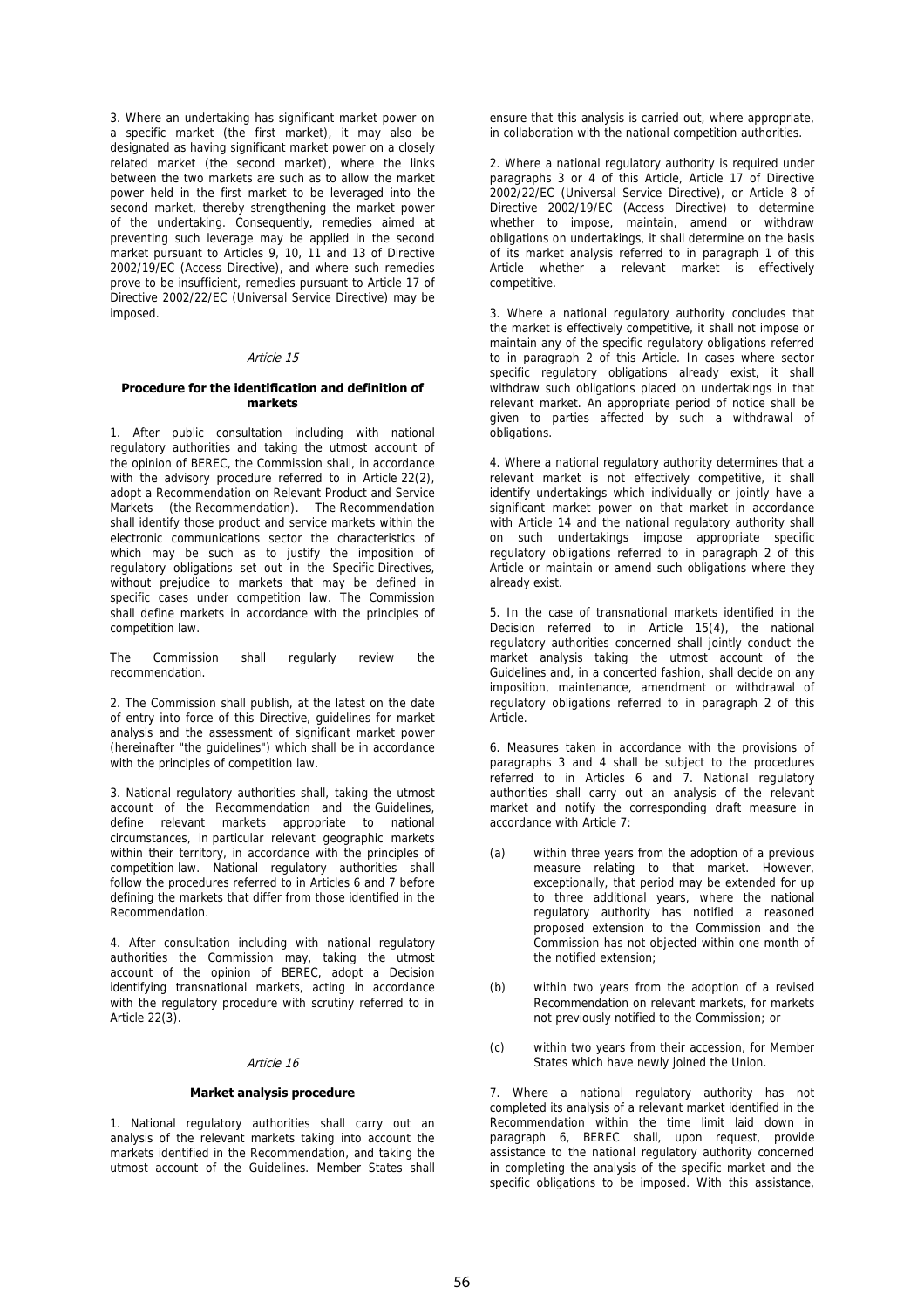the national regulatory authority concerned shall within six months notify the draft measure to the Commission in accordance with Article 7.

### Article 17

# **Standardisation**

1. The Commission, acting in accordance with the procedure referred to in Article 22(2), shall draw up and publish in the Official Journal of the European Communities a list of non-compulsory standards and/or specifications to serve as a basis for encouraging the harmonised provision of electronic communications networks, electronic communications services and associated facilities and services. Where necessary, the Commission may, acting in accordance with the procedure referred to in Article 22(2) and following consultation of the Committee established by Directive 98/34/EC, request that standards be drawn up by the European standards organisations (European Committee for Standardisation<br>(CEN), European Committee for Electrotechnical European Committee for Electrotechnical<br>sation (CENELEC), and European Standardisation Telecommunications Standards Institute (ETSI)).

2. Member States shall encourage the use of the standards and/or specifications referred to in paragraph 1, for the provision of services, technical interfaces and/or network functions, to the extent strictly necessary to ensure interoperability of services and to improve freedom of choice for users.

As long as standards and/or specifications have not been published in accordance with paragraph 1, Member States shall encourage the implementation of standards and/or specifications adopted by the European standards organisations.

In the absence of such standards and/or specifications, Member States shall encourage the implementation of international standards or recommendations adopted by the International Telecommunication Union (ITU), the European Conference of Postal and Telecommunications Administrations (CEPT), the International Organisation for Standardisation (ISO) and the International Electrotechnical Commission (IEC).

Where international standards exist, Member States shall encourage the European standards organisations to use them, or the relevant parts of them, as a basis for the standards they develop, except where such international standards or relevant parts would be ineffective.

3. If the standards and/or specifications referred to in paragraph 1 have not been adequately implemented so that interoperability of services in one or more Member States cannot be ensured, the implementation of such standards and/or specifications may be made compulsory under the procedure laid down in paragraph 4, to the extent strictly necessary to ensure such interoperability and to improve freedom of choice for users.

4. Where the Commission intends to make the implementation of certain standards and/or specifications compulsory, it shall publish a notice in the Official Journal of the European Union and invite public comment by all parties concerned. The Commission shall take appropriate implementing measures and make implementation of the relevant standards compulsory by making reference to them as compulsory standards in the list of standards

and/or specifications published in the Official Journal of the European Union.

5. Where the Commission considers that standards and/or specifications referred to in paragraph 1 no longer contribute to the provision of harmonised electronic communications services, or that they no longer meet consumers' needs or are hampering technological development, it shall, acting in accordance with the advisory procedure referred to in Article 22(2), remove them from the list of standards and/or specifications referred to in paragraph 1.

6. Where the Commission considers that standards and/or specifications referred to in paragraph 4 no longer contribute to the provision of harmonised electronic communications services, or that they no longer meet consumers' needs or are hampering technological development, it shall, take the appropriate implementing measures and remove those standards and/or specifications from the list of standards and/or specifications referred to in paragraph 1.

6a. The implementing measures designed to amend nonessential elements of this Directive by supplementing it, referred to in paragraphs 4 and 6, shall be adopted in accordance with the regulatory procedure with scrutiny referred to in Article 22(3).

7. This Article does not apply in respect of any of the essential requirements, interface specifications or harmonised standards to which the provisions of Directive 1999/5/EC apply.

#### Article 18

### **Interoperability of digital interactive television services**

1. In order to promote the free flow of information, media pluralism and cultural diversity, Member States shall encourage, in accordance with the provisions of Article 17(2):

- (a) providers of digital interactive television services for distribution to the public in the Community on digital interactive television platforms, regardless of the transmission mode, to use an open API;
- (b) providers of all enhanced digital television equipment deployed for the reception of digital interactive television services on interactive digital television platforms to comply with an open API in accordance with the minimum requirements of the relevant standards or specifications.
- (c) providers of digital TV services and equipment to cooperate in the provision of interoperable TV services for disabled end-users.

2. Without prejudice to Article 5(1)(b) of Directive 2002/19/ EC (Access Directive), Member States shall encourage proprietors of APIs to make available on fair, reasonable and non-discriminatory terms, and against appropriate remuneration, all such information as is necessary to enable providers of digital interactive television services to provide all services supported by the API in a fully functional form.

3. [deleted by Directive 2009/140/EC]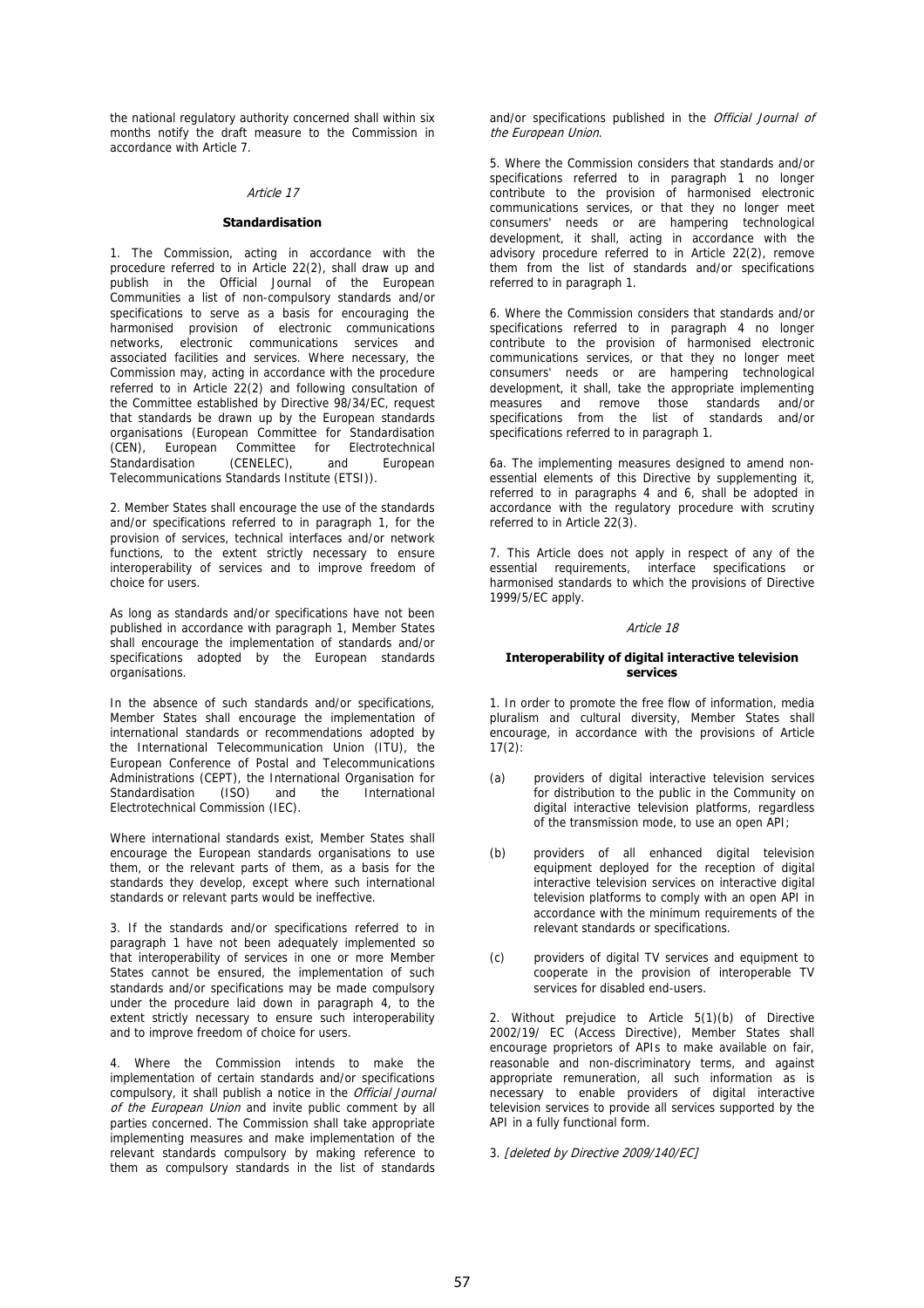### Article 19

#### **Harmonisation procedures**

1. Without prejudice to Article 9 of this Directive and Articles 6 and 8 of Directive 2002/20/EC (Authorisation Directive), where the Commission finds that divergences in the implementation by the national regulatory authorities of the regulatory tasks specified in this Directive and the Specific Directives may create a barrier to the internal market, the Commission may, taking the utmost account of the opinion of BEREC, issue a recommendation or a decision on the harmonised application of the provisions in this Directive and the Specific Directives in order to further the achievement of the objectives set out in Article 8.

2. Where the Commission issues a recommendation pursuant to paragraph 1, it shall act in accordance with the advisory procedure referred to in Article 22(2).

Member States shall ensure that national regulatory authorities take the utmost account of those recommendations in carrying out their tasks. Where a national regulatory authority chooses not to follow a recommendation, it shall inform the Commission, giving the reasons for its position.

3. The decisions adopted pursuant to paragraph 1 may include only the identification of a harmonised or coordinated approach for the purposes of addressing the following matters:

(a) the inconsistent implementation of general regulatory approaches by national regulatory authorities on the regulation of electronic communication markets in the application of Articles 15 and 16, where it creates a barrier to the internal market. Such decisions shall not refer to specific notifications issued by the national regulatory authorities pursuant to Article 7a;

In such a case, the Commission shall propose a draft decision only:

- after at least two years following the adoption of a Commission Recommendation dealing with the same matter, and;
- taking utmost account of an opinion from BEREC on the case for adoption of such a decision, which shall be provided by BEREC within three months of the Commission's request;
- (b) numbering, including number ranges, portability of numbers and identifiers, number and address translation systems, and access to 112 emergency services.

4. The decision referred to in paragraph 1, designed to amend non-essential elements of this Directive by supplementing it, shall be adopted in accordance with the regulatory procedure with scrutiny referred to in Article 22(3).

5. BEREC may on its own initiative advise the Commission on whether a measure should be adopted pursuant to paragraph 1.

## Article 20

### **Dispute resolution between undertakings**

1. In the event of a dispute arising in connection with existing obligations under this Directive or the Specific Directives between undertakings providing electronic communications networks or services in a Member State, or between such undertakings and other undertakings in the Member State benefiting from obligations of access and/or interconnection arising under this Directive or the Specific Directives, the national regulatory authority concerned shall, at the request of either party, and without prejudice to the provisions of paragraph 2, issue a binding decision to resolve the dispute in the shortest possible time frame and in any case within four months, except in exceptional circumstances. The Member State concerned shall require that all parties cooperate fully with the national regulatory authority.

2. Member States may make provision for national regulatory authorities to decline to resolve a dispute through a binding decision where other mechanisms, including mediation, exist and would better contribute to resolution of the dispute in a timely manner in accordance with the provisions of Article 8. The national regulatory authority shall inform the parties without delay. If after four months the dispute is not resolved, and if the dispute has not been brought before the courts by the party seeking redress, the national regulatory authority shall issue, at the request of either party, a binding decision to resolve the dispute in the shortest possible time frame and in any case within four months.

3. In resolving a dispute, the national regulatory authority shall take decisions aimed at achieving the objectives set out in Article 8. Any obligations imposed on an undertaking by the national regulatory authority in resolving a dispute shall respect the provisions of this Directive or the Specific Directives.

4. The decision of the national regulatory authority shall be made available to the public, having regard to the requirements of business confidentiality. The parties concerned shall be given a full statement of the reasons on which it is based.

5. The procedure referred to in paragraphs 1, 3 and 4 shall not preclude either party from bringing an action before the courts.

#### Article 21

### **Resolution of cross-border disputes**

1. In the event of a cross-border dispute arising under this Directive or the Specific Directives between parties in different Member States, and where the dispute lies within the competence of national regulatory authorities from more than one Member State, the provisions set out in paragraphs 2, 3 and 4 shall be applicable.

2. Any party may refer the dispute to the national regulatory authorities concerned. The competent national regulatory authorities shall coordinate their efforts and shall have the right to consult BEREC in order to bring about a consistent resolution of the dispute, in accordance with the objectives set out in Article 8.

Any obligations imposed by the national regulatory authorities on undertakings as part of the resolution of a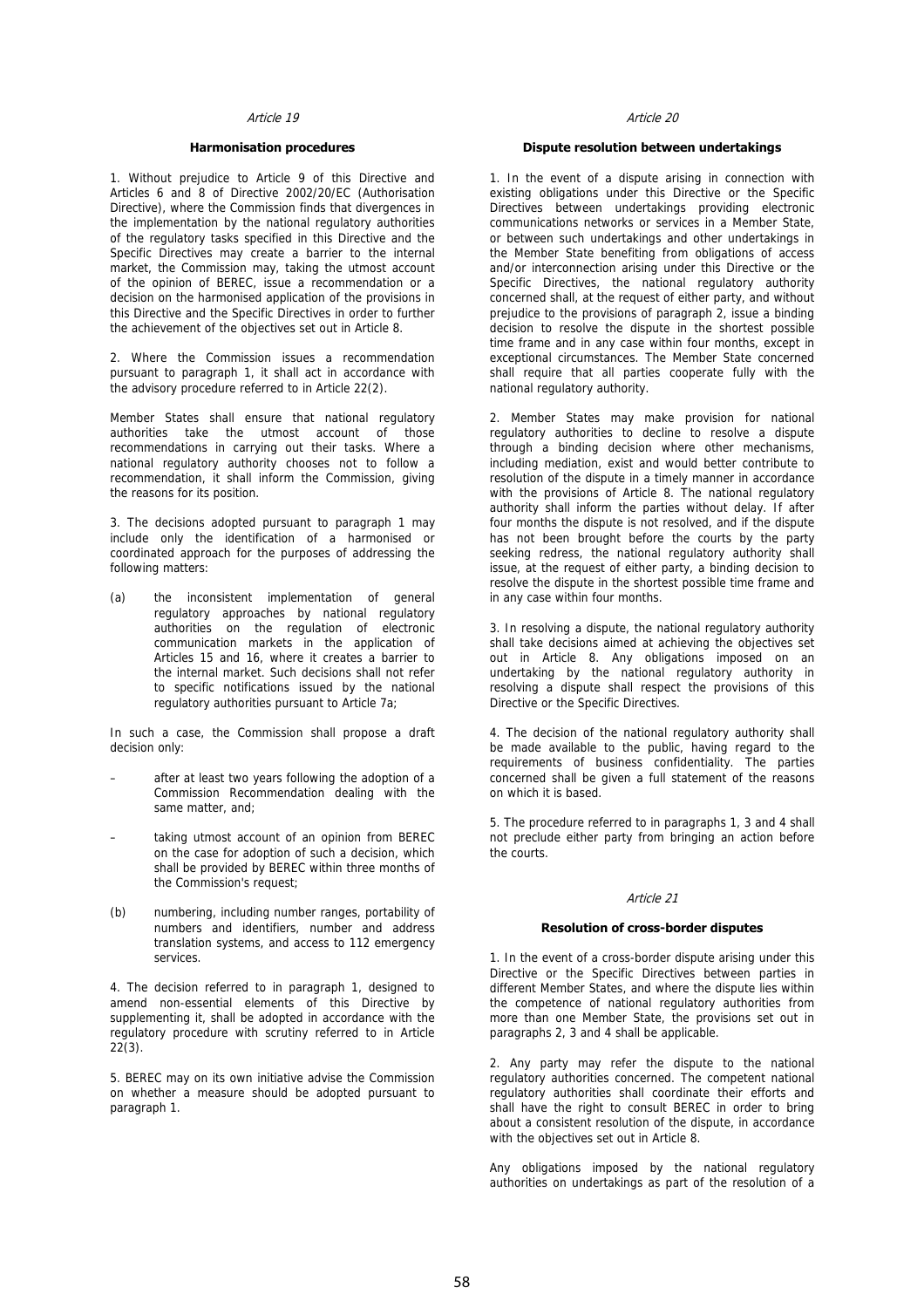dispute shall comply with this Directive and the Specific **Directives** 

Any national regulatory authority which has competence in such a dispute may request BEREC to adopt an opinion as to the action to be taken in accordance with the provisions of the Framework Directive and/or the Specific Directives to resolve the dispute.

Where such a request has been made to BEREC, any national regulatory authority with competence in any aspect of the dispute shall await BEREC's opinion before taking action to resolve the dispute. This shall not preclude national regulatory authorities from taking urgent measures where necessary.

Any obligations imposed on an undertaking by the national regulatory authority in resolving a dispute shall respect the provisions of this Directive or the Specific Directives and take the utmost account of the opinion adopted by BEREC.

3. Member States may make provision for the competent national regulatory authorities jointly to decline to resolve a dispute where other mechanisms, including mediation, exist and would better contribute to resolving the dispute in a timely manner in accordance with the provisions of Article 8.

They shall inform the parties without delay. If after four months the dispute is not resolved, where the dispute has not been brought before the courts by the party seeking redress and if either party requests it, the national regulatory authorities shall coordinate their efforts in order to resolve the dispute, in accordance with the provisions set out in Article 8 and taking the utmost account of any opinion adopted by BEREC.

4. The procedure referred to in paragraph 2 shall not preclude either party from bringing an action before the courts.

### Article 21a

### **Penalties**

Member States shall lay down rules on penalties applicable to infringements of national provisions adopted pursuant to this Directive and the Specific Directives and shall take all measures necessary to ensure that they are implemented. The penalties provided for must be appropriate, effective, proportionate and dissuasive. The Member States shall notify those provisions to the Commission by 25 May 2011 and shall notify it without delay of any subsequent amendment affecting them.

#### Article 22

#### **Committee**

1. The Commission shall be assisted by a Committee ("the Communications Committee").

2. Where reference is made to this paragraph, Articles 3 and 7 of Decision 1999/468/EC shall apply, having regard to the provisions of Article 8 thereof.

3. Where reference is made to this paragraph, Article 5a(1) to (4), and Article 7 of Decision 1999/468/EC shall apply, having regard to the provisions of Article 8 thereof.

### 4. [deleted by Directive 2009/140/EC]

## Article 23

## **Exchange of information**

1. The Commission shall provide all relevant information to the Communications Committee on the outcome of regular consultations with the representatives of network operators, service providers, users, consumers, manufacturers and trade unions, as well as third countries and international organisations.

2. The Communications Committee shall, taking account of the Community's electronic communications policy, foster the exchange of information between the Member States and between the Member States and the Commission on the situation and the development of regulatory activities regarding electronic communications networks and services.

#### Article 24

### **Publication of information**

1. Member States shall ensure that up-to-date information pertaining to the application of this Directive and the Specific Directives is made publicly available in a manner that guarantees all interested parties easy access to that information. They shall publish a notice in their national official gazette describing how and where the information is published. The first such notice shall be published before the date of application referred to in Article 28(1), second subparagraph, and thereafter a notice shall be published whenever there is any change in the information contained therein.

2. Member States shall send to the Commission a copy of all such notices at the time of publication. The Commission shall distribute the information to the Communications Committee as appropriate.

#### Article 25

#### **Review procedures**

1. The Commission shall periodically review the functioning of this Directive and report to the European Parliament and to the Council, on the first occasion not later than three years after the date of application referred to in Article 28(1), second subparagraph. For this purpose, the Commission may request information from the Member States, which shall be supplied without undue delay.

#### CHAPTER V

## **FINAL PROVISIONS**

#### Article 26

#### **Repeal**

The following Directives and Decisions are hereby repealed with effect from the date of application referred to in Article 28(1), second subparagraph:

Directive 90/387/EEC.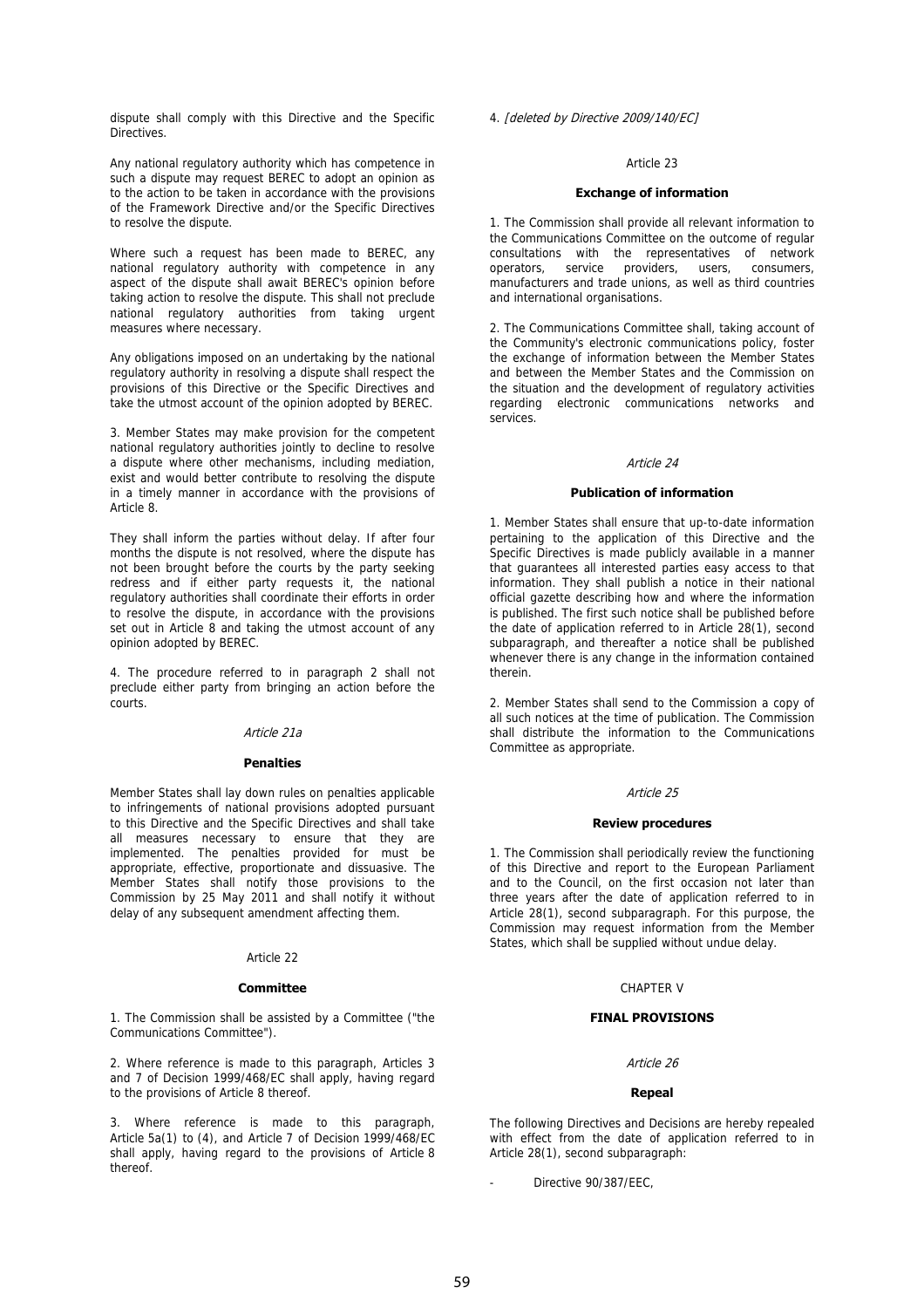- Council Decision 91/396/EEC of 29 July 1991 on the introduction of a single European emergency call number (21).
- Council Directive 92/44/EEC of 5 June 1992 on the application of open network provision to leased  $lines$ <sup> $(22)$ </sup>,
- Council Decision 92/264/EEC of 11 May 1992 on the introduction of a standard international telephone access code in the Community<sup>(23)</sup>,
- Directive 95/47/EC.
- Directive 97/13/EC.
- Directive 97/33/EC,
- Directive 98/10/EC of the European Parliament and of the Council of 26 February 1998 on the application of open network provision (ONP) to voice telephony and on universal service for telecommunications in a competitive environment (24).

#### Article 27

#### [deleted by Directive 2009/140/EC]

#### Article 28

### **Transposition**

1. Member States shall adopt and publish the laws, regulations and administrative provisions necessary to comply with this Directive not later than 24 July 2003. They shall forthwith inform the Commission thereof.

They shall apply those measures from 25 July 2003.

2. When Member States adopt these measures, they shall contain a reference to this Directive or be accompanied by such a reference on the occasion of their official publication. The methods of making such a reference shall be laid down by the Member States.

3. Member States shall communicate to the Commission the text of the provisions of national law which they adopt in the field governed by this Directive and of any subsequent amendments to those provisions.

#### Article 29

### **Entry into force**

This Directive shall enter into force on the day of its publication in the Official Journal of the European Communities.

#### Article 30

#### **Addressees**

This Directive is addressed to the Member States.

Done at Brussels, 7 March 2002.

| For the European Parliament<br>The President | For the Council<br>The President |
|----------------------------------------------|----------------------------------|
|                                              |                                  |

1

<sup>(</sup> 21) OJ L 217, 6.8.1991, p. 31.

 $(2<sup>2</sup>)$  OJ L 165, 19.6.1992, p. 27. Directive as last amended by Commission Decision 98/80/EC (OJ L 14, 20.1.1998, p. 27).

<sup>(</sup> 23) OJ L 137, 20.5.1992, p. 21. ( 24) OJ L 101, 1.4.1998, p. 24.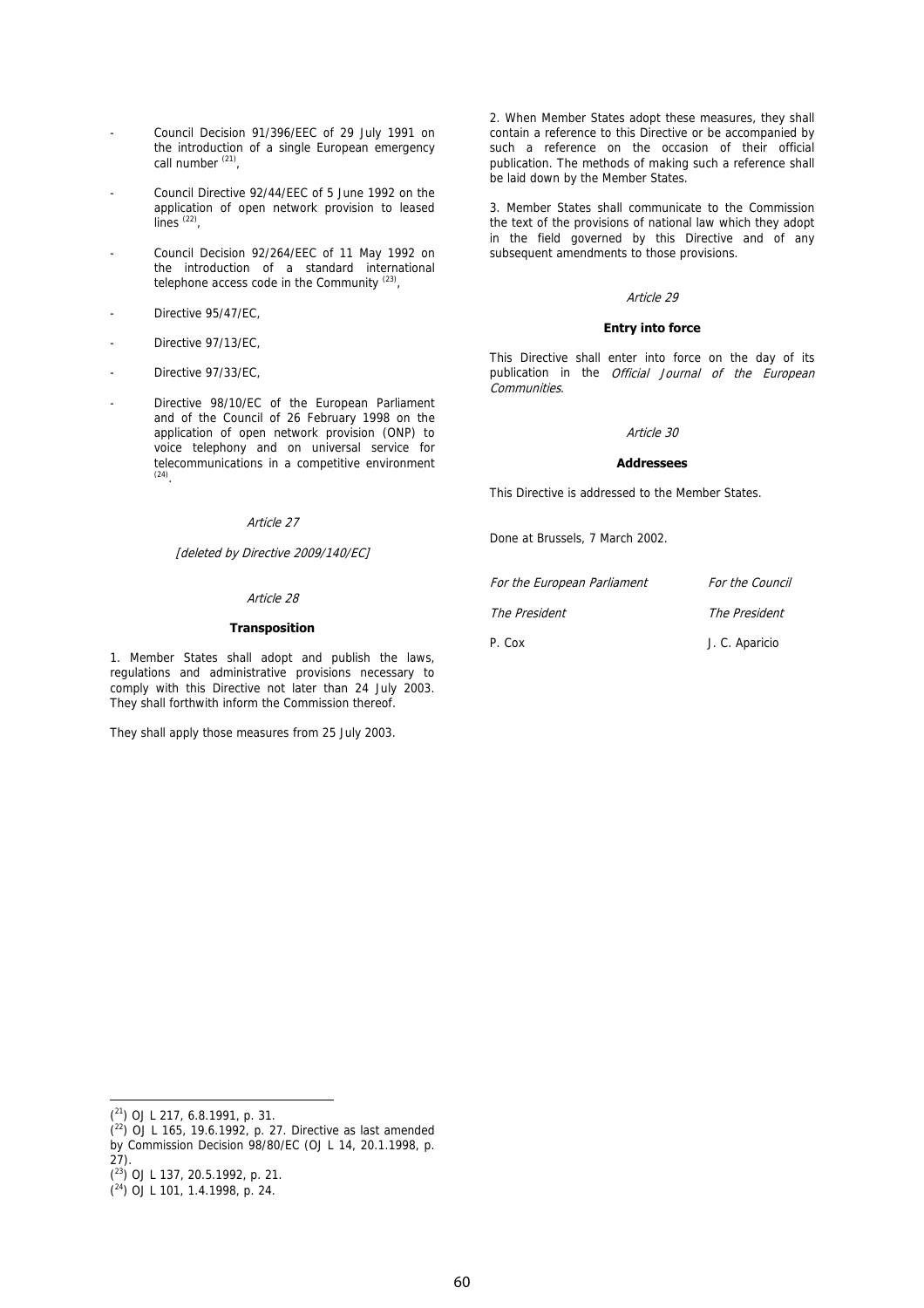# ANNEX I

[deleted by Directive 2009/140/EC]